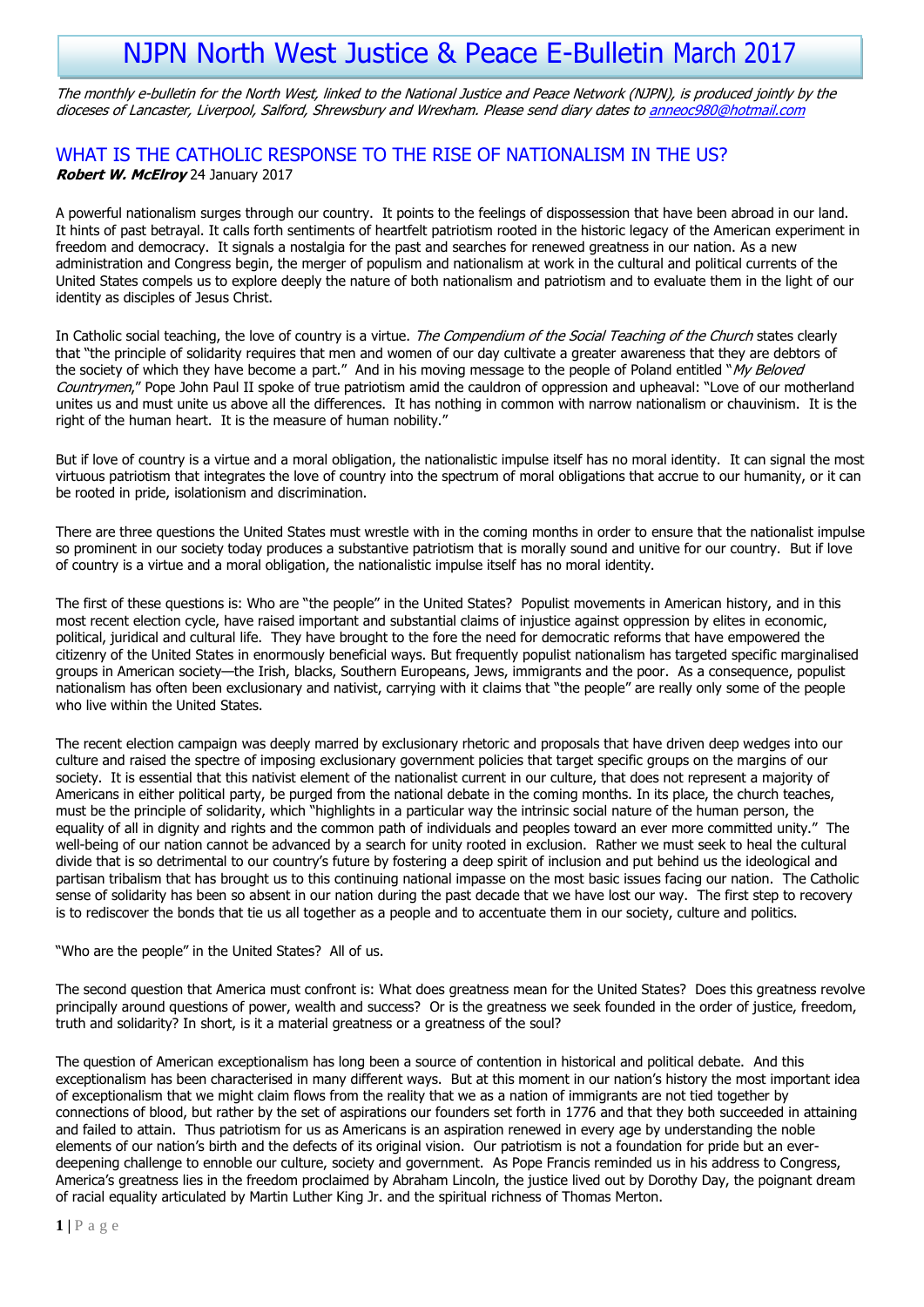Such a greatness seeks to challenge every injustice in our midst — the reality that young black men fear for their security when facing law enforcement, the sense of dispossession felt by young white men without a college education; the spectre of deportation for mothers and fathers and Dreamers and children in the millions, the fear that police face every day trying to protect society; discrimination against Muslims; the economic devastation of family life in the coal country of our nation.

In the coming months there will be efforts from every part of the political spectrum to curtail this expansive vision of American greatness, to reduce it to something parochial, materialistic, divisive or superficial. But fidelity to the dreams and the failures of our founders, and, even more important, to the dignity of the human person and the common good demanded by our Catholic faith, must not allow us to ignore the fundamental reality that greatness for our nation is not a possession or power but an everchallenging aspiration of the heart and soul.

The final question our country must answer in relation to the nationalism coursing through our culture is whether that nationalism conceives itself as rooted in the interests of the United States alone, or whether it is connected on a fundamental level with our obligations to the whole of humanity. In surveying the effects of globalisation on the world, Pope Benedict lamented, "as society becomes ever more globalized, it makes us neighbours but does not make us brothers." What are the central bonds of brotherhood and sisterhood that the empirical reality of globalisation thrusts upon the people of every nation as members of the human family?

The starting point for identifying the demands of the international common good lies in the pivotal affirmations of our faith that God is the father of the entire human family, that creation is a gift to every man and woman, that the stewardship of our planet belongs by right to all and that war is a massive failure of the entire human family. These teachings point to the obligation of every nation to integrate its policies and the pursuit of its national interests with the good of humanity as a whole, becoming, in the words of Pope Francis, "a community that sacrifices particular interests in order to share in justice and peace, its goods, its interests, its social life." Parochial nationalism utterly rejects such an integration. Thus a central question for our nation, and especially for the Catholic community, is whether our nation's actions in three key issue areas of foreign policy will be dictated by American self-interest alone or by American interest seen in the context of the international common good.

The first of these issue areas is the global economy. Speaking to the United Nations, Pope Francis was clear in describing the current economic realities of our world that all nations must sacrifice to change: "In effect, a selfish and boundless thirst for power and material prosperity leads both to the misuse of available natural resources and to the exclusion of the weak and the disadvantaged. Economic and social exclusion is a complete denial of human fraternity and a grave offense against human rights…." In the vision of economic life that the pope has so powerfully presented to the world, grotesque levels of inequality, unemployment, dire poverty and malnutrition constitute the wholesale violation of core elements of an authentic substantive global common good. They are compounded by the instrumentalisation of the human person through globalized markets in human trafficking, the sexual exploitation of children, slave labour and the drug and weapons trades.

The second area of challenge between nationalism and Catholic social teaching centres on the global environment. In **Laudato Si'** Pope Francis sounds a fire bell to the world about the environmental crisis looming for our world in climate change, the deterioration of biodiversity and the loss of farmlands and water for the poorest peoples of the world. The pope is clear that the only pathway forward lies in international cooperation designed to confront the destructive trajectories that have been inflicted upon our common home by human choice. "An interdependent world not only makes us more conscious of the negative effects of certain lifestyles and models of production and consumption that affect us all; more important, it motivates us to ensure that solutions are proposed from a global perspective, and not simply to defend the interests of a few countries. Interdependence obliges us to think of one world with a common plan."

The third major area of Catholic social teaching that conflicts with nationalism concerns the responsibility of all peoples for the refugees in the world. It was this responsibility that brought Pope Francis to the island of Lampedusa in the earliest days of his pontificate to remember in prayer those hundreds of refugees who had drowned seeking freedom from oppression and suffering. Recalling the story of Cain and Abel in the Book of Genesis, Francis declared: "God asks each one of us: Where is the blood of your brother that cries out to me? Today no one in the world feels responsible for this; we have lost the sense of fraternal responsibility." In a world that is confronting the largest refugee crisis in more than six decades, the nationalism surging through the United States categorically denies just that sense of responsibility for refugees that Francis underscores. This is what passes for nationalism in a country that has historically distinguished itself as being a haven for refugees.

The Catholic vote was pivotal in the 2016 election. Now the Catholic community must be pivotal in bringing the vision of the church's social teaching into the dialogue that will unfold in the coming months. That dialogue is immensely enriched by the new acceptance within the presidency and the Congress of the right to life for the unborn. It must also be enriched by a re-articulation of what patriotism means for the citizens of our nation: a patriotism that recognises that every member of our society constitutes equally "the people," a patriotism that sees greatness not in power or wealth but as a moral and spiritual aspiration founded in justice, freedom and solidarity; and a patriotism that advances America's aims in the world in a manner that enhances the dignity and integral human development of all peoples.

#### **Most Rev. Robert W. McElroy is the bishop of San Diego, California**

This article also appeared in print, under the headline "The Soul of Our Nation: Will the United States be defined by unity or exclusion?" in the February 6, 2017 issue of **America: The Jesuit Review**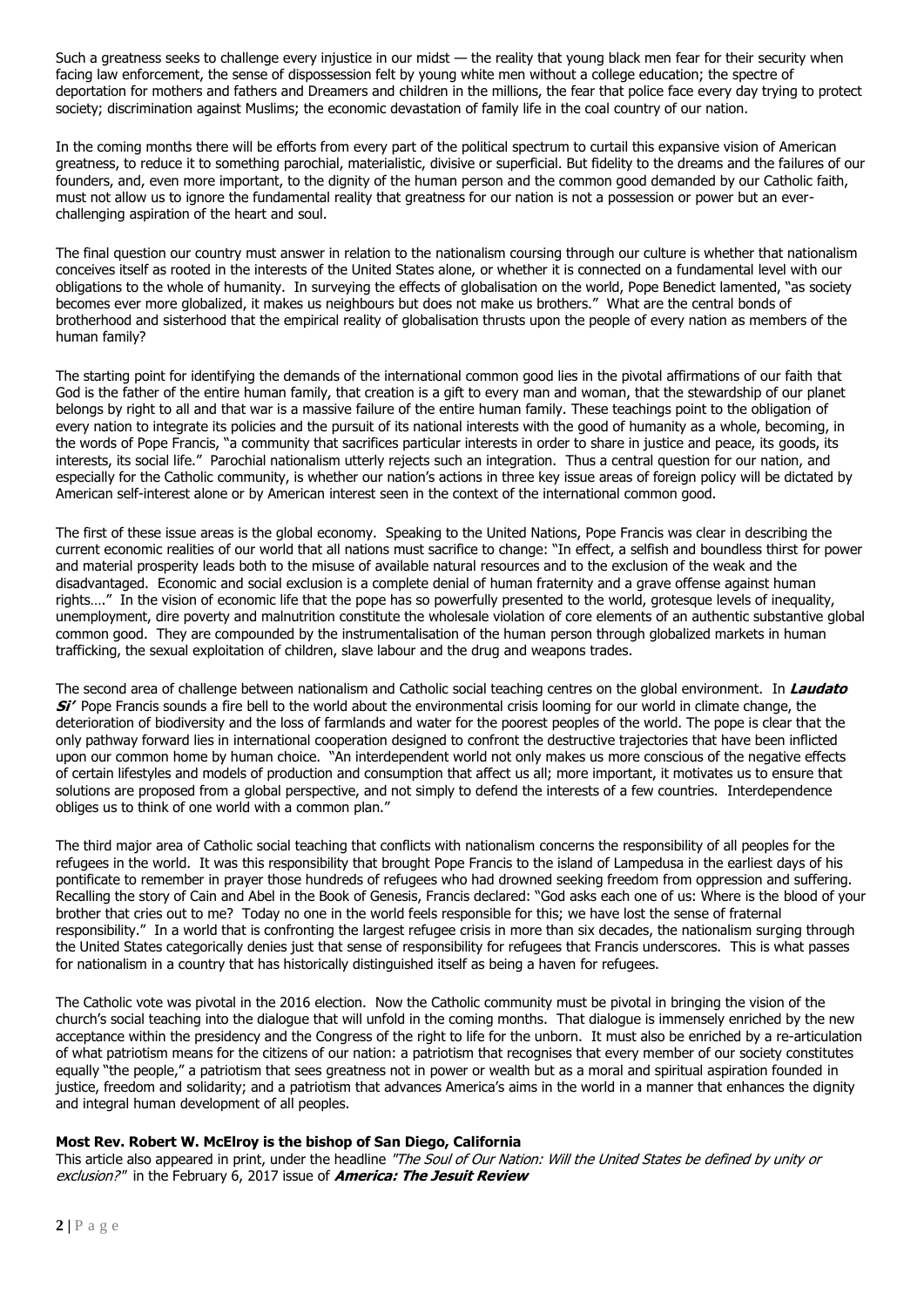### CHICAGO CARDINAL CUPICH: 'WE KNOW THE REFUGEES, THEY ARE US'

31 January 2017: In a tweet today, Cardinal Blase J Cupich, Archbishop of Chicago, said: 'We know the refugees. They are us.'

In an official statement on the Executive Order on Refugees and Migrants issued on Sunday, January 29, 2017, the Cardinal said: "This weekend proved to be a dark moment in US history. The executive order to turn away refugees and to close our nation to those, particularly Muslims, fleeing violence, oppression and persecution is contrary to both Catholic and American values. Have we not repeated the disastrous decisions of those in the past who turned away other people fleeing violence, leaving certain ethnicities and religions marginalized and excluded? We Catholics know that history well, for, like others, we have been on the other side of such decisions.

These actions impose a sweeping and immediate halt on migrants and refugees from several countries, people who are suffering, fleeing for their lives. Their design and implementation have been rushed, chaotic, cruel and oblivious to the realities that will produce enduring security for the United States. They have left people holding valid visas and other proper documents detained in our airports, sent back to the places some were fleeing or not allowed to board planes headed here. Only at the eleventh hour did a federal judge intervene to suspend this unjust action.

We are told this is not the "Muslim ban" that had been proposed during the presidential campaign, but these actions focus on Muslim-majority countries. They make an exception for Christians and non-Muslim minorities, but not for Muslims refugees fleeing for their lives. Ironically, this ban does not include the home country of 15 of the 19 September 11 hijackers. Yet, people from Iraq, even those who assisted our military in a destructive war, are excluded.

The United States has a long history of welcoming refugees who are fleeing for their lives and Catholic organizations have helped to resettle many families, men, women, and children, from around the globe. Many of our priests, religious and laypeople have accompanied newcomers precisely to assist them in this process. Because of our history of aiding in refugee and migrant settlement for decades, we know the very lengthy and thorough vetting process they must face before they are admitted to our country. We have seen initial fear turn into a generous willingness of local communities to accept and integrate refugees. Here in Chicago generations of migrants have found a new home. We are better for it.

The world is watching as we abandon our commitments to American values. These actions give aid and comfort to those who would destroy our way of life. They lower our estimation in the eyes of the many peoples who want to know America as a defender of human rights and religious liberty, not a nation that targets religious populations and then shuts its doors on them.

It is time to put aside fear and join together to recover who we are and what we represent to a world badly in need of hope and solidarity. "If we want security, let us give security; if we want life, let us give life; if we want opportunities, let us provide opportunities." Pope Francis issued these challenging words to Congress in 2015, and followed with a warning that should haunt us as we come to terms with the events of the weekend: "The yardstick we use for others will be the yardstick which time will use for us." **Source:** Archdiocese of Chicago

http://www.indcatholicnews.com/news.php?viewStory=31830

#### CARDINAL NICHOLS ENCOURAGES SUPPORT FOR REFUGEES AMID TRUMP TRAVEL BAN

6 February 2017: On Sunday, 5 February, Cardinal Vincent spoke on the BBC Radio 4 Westminster Hour about the executive order issued by President Trump which suspends the refugee acceptance programme for 120 days, prioritises refugee claims of religiousbased persecution and imposes a travel ban on nations from a countries of 'particular concern' (seven, predominantly Muslim, countries have been named).

In the interview, the Cardinal explained that safety "is not secured by fear, it is secured by improving relationships...by opening up things not shutting them down." He also expressed concern that the executive order "increases the risk faced by Christian communities in the Middle East because it implicitly backs a false notion that this conflict is between Christians and Muslims. It increases the image of Christianity as a Western phenomenon."

Reflecting on political leaders' duty of care, Cardinal Vincent emphasised that this is "a question of how you exercise that duty". The Cardinal expressed his concern that the executive order would not help. "Safety can never be the overall and ultimate aim, because if we try and live safely by simplifying, identifying others as our enemies, then we live in an increasingly enclosed mentality and an enclosed environment and that is not the best way for people to live."

He went on to praise and encourage the work of the government Community Sponsorship Scheme to assist local communities welcome refugees. "The challenge is not only to the government, but to the communities in this country who often speak about their generosity, to really take up this opportunity. Then, I would hope, that programme can be speeded up and expanded."

Cardinal Vincent acknowledged the difficulty in making decisions regarding acceptance of more refugees, but emphasised that "the intention that we play a concerted effort to solve this dramatic crisis of our time is very important because otherwise it is the extreme voices that win, whether they're the extreme terrorist voices or the populist voices. I don't believe that any form of leadership is best exercised by using fear."

Listen to the full interview here: http://www.bbc.co.uk/programmes/p04rzvx2 <http://www.indcatholicnews.com/news.php?viewStory=31873>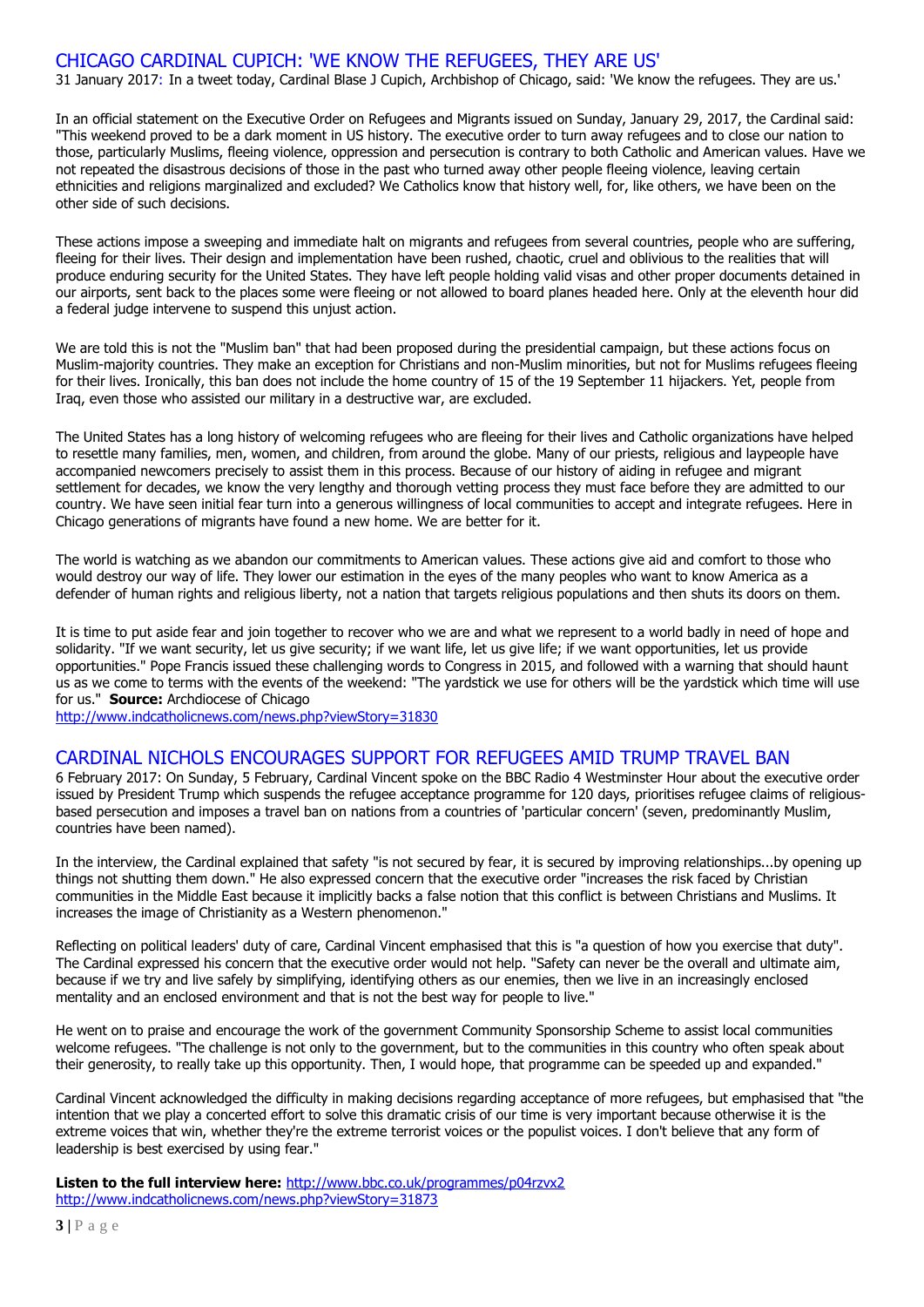# CATHOLIC UNION STATEMENT ON GOVERNMENT'S DECISION TO REJECT CHILD REFUGEES

15 February 2017: The Catholic Union has issued the following response to the UK government's decision not to implement the Dubs Amendment and take in 3,000 child refugees: 'The Catholic Union regards the government's change in policy on child refugees with dismay. The argument that the policy should be dropped because it is a 'draw' for refugees is profoundly disheartening. If that argument were to be taken to its logical conclusion we would never assist anyone in trouble. If you offer help, it is unsurprising that those who need it will accept your offer. It is also the argument most often used to justify unjust refugee policies. The Catholic Union notes that most expert opinion on the issue recognises that the current refugee crisis is manageable and could be solved if appropriate legal and institutional mechanisms were to be put in place to deal with it. We call on the government to take the lead and assist in a multilateral process finally to solve this issue which is a stain on the conscience of Europe.' **Read more about the Catholic Union here:** <http://catholicunion.org.uk/>

[www.indcatholicnews.com/news.php?viewStory=31897](http://www.indcatholicnews.com/news.php?viewStory=31897) 

**See also:** ICN 9 February 2017 - Campaigners urge Theresa May not to abandon lone child refugees + PETITION http://www.indcatholicnews.com/news.php?viewStory=31897

### SALFORD: PARISHIONERS FUND FULL-TIME REFUGEE SPONSORSHIP OFFICER

14 February 2017: The generosity of parishioners in the Diocese of Salford now means the lead in the Community Sponsorship of Refugees pilot by St Monica's parish has been offered a full-time position to expand the scheme to other parishes. Sean Ryan, a parishioner at St Monica's Flixton, led a 25-strong team in November to welcome the second ever Syrian family to be resettled in the UK under the Government's Community Sponsorship scheme, which allows parishes to host refugee families. He has since been working hard to roll-out the scheme to other parishes in the North-West, as Caritas Salford was able to employ him for one day per week. Heeding the Pope's call for each parish in Europe to take a refugee family, parishioners throughout the Diocese gave enough to a special collection in aid of the scheme last Sunday to employ Mr Ryan full-time for a year.

Mark Wiggin, CEO of Caritas Salford, said. "Sean is a passionate advocate on how Community Sponsorship can change the lives of vulnerable refugees and the lives of local people who come forward to help. With Sean, I am confident we will increase significantly the number of parishes that come forward to be sponsors".

Caritas Salford is the official charity of the Diocese of Salford, with projects for those suffering from poverty, disadvantage and discrimination including homeless people and refuges. **More information can be found at:** [http://www.caritassalford.org.uk](http://www.caritassalford.org.uk/) http://www.indcatholicnews.com/news.php?viewStory=31928

## "WELCOME! OPENING OUR HEARTS TO CHESHIRE'S REFUGEES"

Chester Cathedral in association with Chester Voluntary Action held a public workshop on Sunday 12 February to explore how best to provide a welcoming response and practical support to help them settle into our communities. Joanne Stanton, Development Worker Chester Voluntary Action said: "There is a huge humanitarian crisis affecting many countries across the world today, none more so than Syria. Many Syrians have had to flee their country and seek sanctuary with their families in Europe. The UK government has agreed to accept a number of these families and some of them will be coming to Cheshire West and Chester." **To find out more about the work of CVA go to:** http://www.chesterva.org.uk/

**Catherine Green** reports from the meeting: Cheshire West and Chester Council has agreed to resettle 20 Syrian families through the Government's resettlement scheme over the next 2 years. They are some of the 20,000 Syrians whom the government has promised to resettle in the life of this parliament.

The first 3 families arrived in Ellesmere Port in December 2016 and have been housed in the community by a housing association. Prior to coming to the UK the families had fled to Egypt and had been there for up to 3 years. The children started attending school immediately and the parents are taking English lessons and in receipt of Job Seekers Allowance. The charity P3 has been commissioned by the Council to provide initial day to day support and offers of community help are also being sought by the local voluntary services councils although at this stage the only real unmet need is for people who can speak Arabic as well as English. Caritas Shrewsbury and local SVP groups are also in the loop.

The Government is also running a Refugee Community Sponsorship scheme which "empowers and enables community groups to take on the challenging but rewarding role of welcoming and supporting a resettled family in the UK". In this case the community group has to be in a position to provide housing and financial support to the family for a period of two years. Is this something we could be doing as a Catholic community?

### WHAT CAN WE DO? SOME PRACTICAL RESPONSES TO THE REFUGEE CRISIS

A free conference arranged by the J and P Group at St Agnes, West Kirby, Wirral, CH48 SDU on 25 March 2017 10.30am -2pm. The main focus is on the model approved by the Home Office and the Catholic Bishops' Conference as part of David Cameron's resettlement programme for Syrian refugees, but other responses will also be described. Speakers will include Sean Ryan, Caritas, Salford and refugee co-ordinator for Salford diocese, and Mary Kilcoyne, CEO,Caritas, Shrewsbury and diocesan refugee coordinator. Tea and coffee provided but please bring your own sandwiches for lunch. Spaces limited. **For more information and to register:** email mgmacook@aol.com 0151 6256512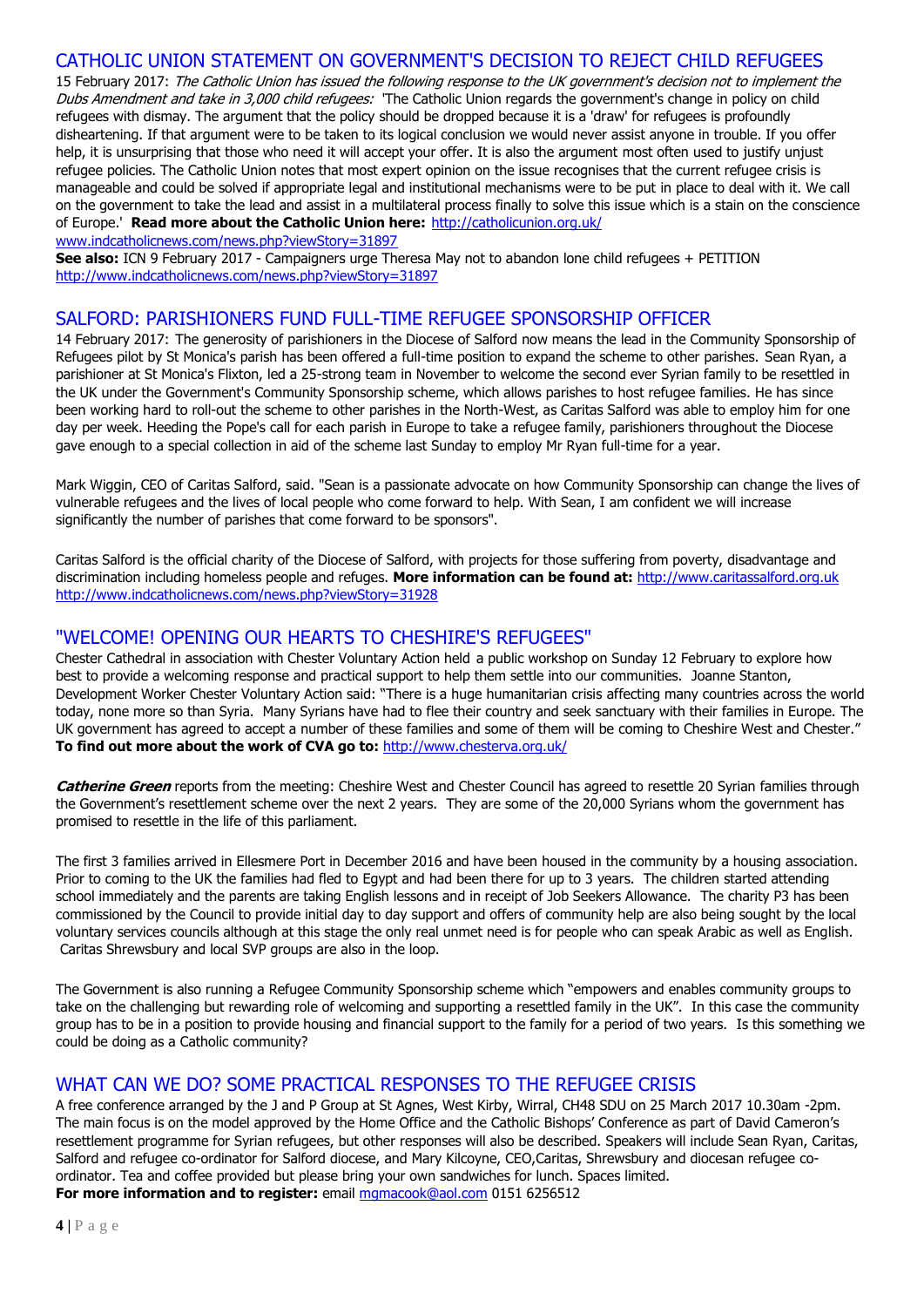#### JESUIT REFUGEE SERVICE COMMENTS ON REPORT EXPOSING UK'S 'TOXIC' RIGHT TO RENT RULES 14 February 2017: The Joint Council for the Welfare of Immigrants (JCWI) has today issued a report into the Government's **'Right**

**to Rent'** scheme. The scheme requires private landlords and their agents to ensure prospective tenants have the right to rent in the UK, effectively asking them to be border guards, or face a fine, and since 1st December 2016, risk imprisonment.

The report found that the most vulnerable individuals, including asylum seekers, stateless persons, and victims of modern day slavery, who require landlords to do an online check with the Home Office to confirm they have been granted permission to rent, face the greatest barrier of all. The report details that the Home Office does not inform those granted permission to rent that they have it unless they make direct enquiries. It also refuses to provide them with any documentary proof that would satisfy a Right to Rent check. These individuals must rely on the willingness of landlords to navigate the Home Office's online checking service. 85% of inquiries from the most vulnerable individuals, who require landlords to do an online check with the Home Office to confirm they have been granted permission to rent, received no response at all from landlords in the mystery shopping exercise, the report found, and only three responses stated the landlord was willing to conduct an online check.

Sarah Teather, Director of JRS UK said: "It was inevitable that the right to rent rules would result in a hostile environment for everyone. Legislating with deliberate intent to make those without immigration status street homeless is the kind of toxic act that infects everything with its unsavoury flavour. It is worth pausing to consider who many of the intended targets of the right to rent rules are: asylum seekers struggling to regularise their status, struggling to get a fair hearing from a system whose decision making process is notoriously arbitrary, and who after years of destitution are often finally accepted to be refugees after all. During their years of destitution, they are forced to rely on the kindness of friends and family who may offer a sofa or spare bed. The purpose of the right to rent rules is to stop informal arrangements like these. To deliberately cast the most vulnerable onto the streets and legislate to prevent kindness within a community is certain to have far reaching impacts on a society beyond the targets it is intended for."

#### **The full report can be read at the JCWI website:** [http://www.jcwi.org.uk](http://www.jcwi.org.uk/)  **Read more about JRS here:** <http://www.jrsuk.net/>

http://www.indcatholicnews.com/news.php?viewStory=31930

# FORMER NORWAY PM HELD AT WASHINGTON AIRPORT OVER 2014 VISIT TO IRAN

### **Nadia Khomami** 3 February 2017

A former prime minister of Norway has spoken of his shock after he was held and questioned at Washington Dulles airport because of a visit to Iran three years ago. Kjell Magne Bondevik, who served as prime minister of Norway from 1997-2000 and 2001-05, flew into the US from Europe on Tuesday afternoon to attend this week's National Prayer Breakfast. He was held for an hour after customs agents saw in his diplomatic passport that he had been to Iran in 2014. Bondevik said his passport also clearly indicated that he was the former PM of Norway.

"Of course I fully understand the fear of letting terrorists come into this country," he told ABC7. "It should be enough when they found that I have a diplomatic passport, [that I'm a] former prime minister. That should be enough for them to understand that I don't represent any problem or threat to this country and [to] let me go immediately, but they didn't."

Bondevik, who is the president the Oslo Centre, a human rights organisation, said he was placed in a room with travellers from the Middle East and Africa who were also facing extra scrutiny. He said he was ordered to wait for 40 minutes, before being questioned for another 20 minutes about his trip to Iran, which he had taken to speak at a human rights conference. "I was surprised, and I was provoked," he said. "What will the reputation of the US be if this happens not only to me, but also to other international leaders?"

An executive order signed by Donald Trump last week temporarily bans all travellers from seven Muslim-majority countries – Iran, Iraq, Libya, Yemen, Syria, Sudan and Somalia – from entering the US. It also suspends the US refugee resettlement programme for 120 days and puts an indefinite stop to the acceptance of Syrian refugees. The order caused chaos at airports across the US and sparked protests and worldwide condemnation. Many people who were en route to the US when the order was hastily signed, including those with green cards, were detained on arrival at US airports, denied boarding on to US-bound flights, or taken off planes by security officials before takeoff.

Bondevik said Dulles officials told him he had been detained because of a 2015 law signed by Barack Obama that placed restrictions on travellers from those seven countries, or travellers from elsewhere who had recently visited those countries. But he said he had never had a problem visiting the US before, and that his office was told by the US embassy in Oslo before his trip that his passport and a separate electronic travel authorisation were all he needed. Speaking to the TV2 channel, Bondevik expressed further concern about the Trump administration's tactics. "I understand the fear of terror, but one should not treat entire ethnic groups in such a way," he said. "I must admit that I fear the future. There has been a lot of progress over the last 10 years, but this gives great cause for concern, in line with the authoritarian leaders we see controlling other major countries."

A spokesperson for US Customs and Border Protection said it was prohibited by law from discussing specifics of any individual's admissibility review.

<https://www.theguardian.com/us-news/2017/feb/03/former-norway-pm-bondevik-held-washington-dulles-airport-2014-visit-iran>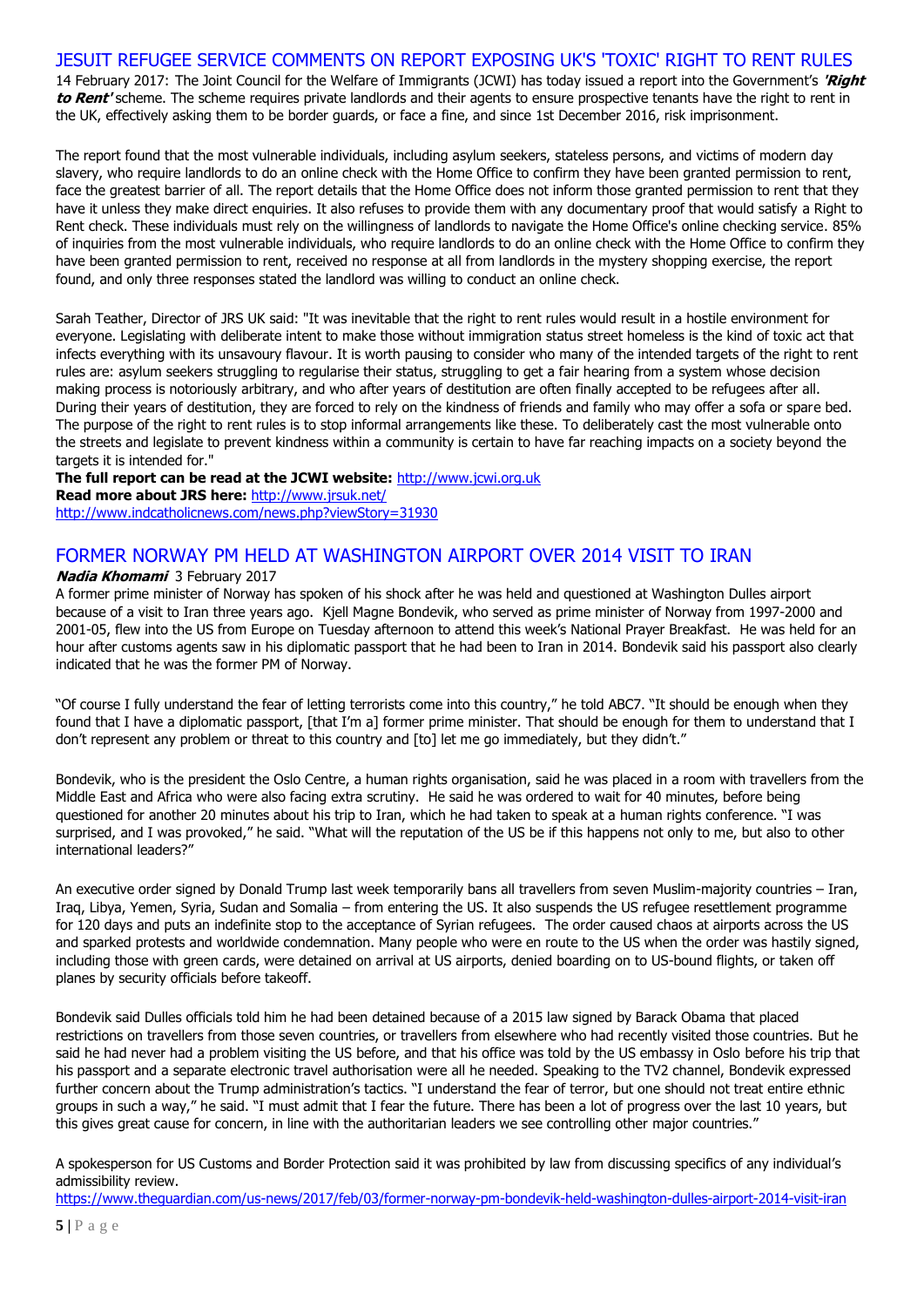# NJPN COMMENT FOR THE CATHOLIC UNIVERSE, 3 JANUARY 2017

NJPN finds the suggestion that Donald Trump would not be concerned by the use of waterboarding as a means of interrogation completely unacceptable. It is further disturbed by the view expressed by Tory MP Bob Stewart that, whilst not condoning waterboarding, suggested that sometimes other forms of torture might be justified as methods of interrogation.

In the **Universal Declaration of Human Rights**, we read that: "No one shall be subjected to torture or to cruel, inhuman or degrading treatment or punishment" (Article 5) and further "Everyone has the right to recognition everywhere as a person before the law" (Article 6)

**The Catechism of the Catholic Church** states that "torture which uses physical or moral violence to extract confessions, punish the guilty, frighten opponents, or satisfy hatred is contrary to respect for the person and for human dignity"(para: 2297)

#### **Anne Peacey**, **NJPN** 30 January 2017

<http://www.justice-and-peace.org.uk/njpn-statements/comment-from-njpn-on-the-possible-use-of-torture-by-donald-trump/>

### JESUIT GROUPS IN WHITEHALL RALLY AGAINST TRUMP MUSLIM BAN

30 January 2017: A large group of volunteers and supporters of Jesuit Refugee Service UK together with members of the Mount Street Community and the Hurtado Jesuit Centre, (including eight priests and ten nuns) joined the demonstration in front of Downing Street on Monday evening, to protest against against President Donald Trump's decision to bar refugees from entering the USA and to close the country's borders to people from seven Muslim-majority nations.

Speaking before the vigil, Sarah Teather, Director of JRS UK said: "We can't pretend that what is happening in the US is not our concern," It threatens to destabilise refugee protection mechanisms elsewhere, both resettlement and asylum, let alone the possibility that this marks the beginning of even more serious descent into state sponsored discrimination. Now seems like an important time to join with others to speak up for refugees, and for Christians to stand with their Muslim brothers and sisters in solidarity."

Fr Damian Howard SJ, the Superior at the Hurtado Jesuit Centre, who teaches inter-religious dialogue at Heythrop College, believes that Donald Trump's orders on asylum unfairly punish all Muslims for the actions of a few. "They single out countries whose citizens have never carried out terrorist attacks on the US, meanwhile ignoring others, such as Saudi Arabia, whose records are rather less innocent," he said. "Helping Christian refugees from the Middle East is a good thing; abandoning others who desperately need our protection, simply because they are not Christian, feeds sectarian resentment. The most dangerous thing is that this unjust and needless step will at a stroke give credence to the claim that the West is at war with Muslims. This narrative, which always stokes the fires of radicalism, must not be allowed to prevail."

Also taking part was Fr Dominic Robinson SJ, Superior of the Mount Street Jesuit Community in central London, who said he was attending because he believes the decision of the US administration to be contrary to Christian and Catholic values of human dignity, care for the weakest in society and of religious freedom.

"In particular, the appeal to Christians by prioritising Christian refugees and refusing entry to those from Muslim countries is in fact a paradoxically pernicious way of promoting what is sheer contrary to Gospel values," he said. "The tragedy of Islamic extremism is real and, rather than punish those fleeing terror by sending them back to terror simply because they were born into the Islamic religion, we need to support work for reconciliation in the Middle East."

Fr Robinson believes that Christianity is a unique and vital bridge in this work and so, in addition to offering welcome to those of all religions or none who have to flee, we need also to help the Christian community to stay in their historic homelands. "Instead of this, the appeal to Christian prioritisation and blanket refusal of refugees from Muslim-majority countries distorts the Gospel and hampers the work for reconciliation by spreading a gospel of isolationism and fear. And it flies in the face of religious freedom."

Demonstrations also took place in Manchester, where about 3,000 people attended. There were also protests in Glasgow, Edinburgh, Cardiff, Newcastle, Sheffield, Oxford, Cambridge, Brighton, Gloucester, Leeds, York, Liverpool, Leicester and several other towns and cities.

<http://www.indcatholicnews.com/news.php?viewStory=31828>

#### THE SACRED BEAUTY OF NATURE

I woke up this morning and felt like I felt the morning after the Brexit referendum - "Welcome to the world of nasty". Then I took my coffee onto the deck and watched the first flush of sunrise through misty breath as a crescent moon rested above the trees in a midnight blue sky - impossible to capture the cold clean air and the morning light in a photograph. Oblivious to my presence, a little fox came crunching through the frosted shrubs on the opposite bank and barked at the dawn, and a pair of grebes came gliding past, diving and surfacing as they went. I thanked God that human power is limited in the face of nature, and then I saw that Trump has removed all references to climate change from the White House website, and I realized that even this is not sacred. My students often make typos and put "scared" instead of "sacred". I am scared for the sacred beauty of nature.

#### **Tina Beattie 21 January 2017, Inauguration Day**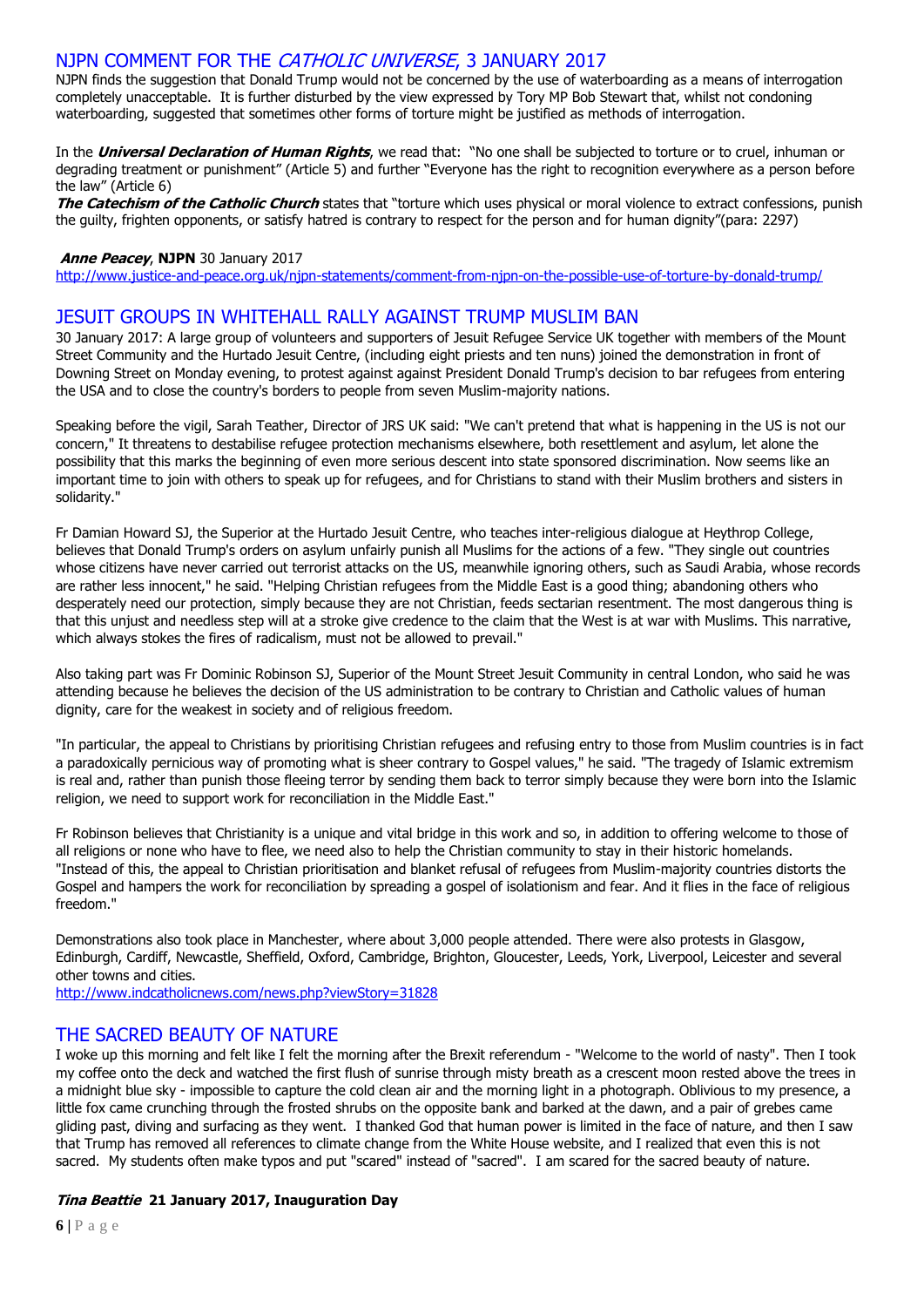# CAFOD URGES GOVERNMENT TO ENSURE BREXIT TRADE DEALS FIGHT POVERTY

1 February 2017: CAFOD is leading calls for the government to negotiate trade deals in the interests of both the UK and the world's poorest communities. The aid agency is launching a letter-writing campaign for Catholics to remind their MPs that International Trade Secretary Liam Fox must consider the impact on the world's most vulnerable people of any new trade deals negotiated after the UK's withdrawal from the European Union. The call comes in a paper, International Trade for the Common Good, which was published this week. Ruth Stanley, CAFOD's Political Adviser, said: "We know that being able to trade is a critical tool for people to pull themselves out of poverty - whether flower sellers in Kenya, or coffee producers in Guatemala. This means we must enable businesses both here and abroad to trade in a way that benefits everyone. The UK is now in a position where we can adopt policies that benefit even more poor communities by making it easier for them to export valuable products to us, and which create a 'race for the top' by encouraging responsible business. As Pope Francis says, the poorest and most vulnerable people must not be an 'afterthought' in political and economic discussions. This means that we need to think of the impact on both people and our common home when we negotiate our trade deals. Put simply, no one should ever find themselves in poverty as a result of UK trade policy decisions."

CAFOD says in the paper that the International Trade Secretary should ensure trade deals negotiated after Brexit strengthen democracy, support small business, take into account benefits and costs for all affected groups, uphold the dignity of work, and care for Creation. Ruth Stanley said: "The Prime Minister has stated her intention to start the process of leaving the EU in March, following a vote in Parliament. This means that now is the time to remind MPs that they should have a role in scrutinising trade deals, and to ask them to ensure that the global Britain the government has pledged is one that creates opportunity, rather than poverty." **Read International Trade for the Common Good here:**

http://cafod.org.uk/content/download/33446/413243/version/1/file/International%20Trade%20for%20the%20Common%20Good %20-%20CAFOD%20-%20January%202017.pdf

**Write to your MP at** www.cafod.org.uk/trade http://www.indcatholicnews.com/news.php?viewStory=31837

## CAMPAIGNERS PLEDGE TO CONTINUE FIGHTING 'TOXIC' CETA TRADE DEAL

15 February 2017: Church, civil society groups and environmentalists in Europe and Canada pledged to continue to protest, after the European Parliament approved a landmark free trade deal with Canada on Wednesday. EU lawmakers backed the Comprehensive Economic and Trade Agreement (Ceta) by 408-254 votes. Critics argue that CETA will erode labour laws and environmental standards and allow multinational companies to dictate public policy.

The Columbans said in a statement: "The Columbans have supported the campaigns to tackle CETA and the TTIP, on the basis that both agreements lacked transparency in the negotiating process and serve corporate interests while ignoring the needs and voices of ordinary people and all of Creation. Global Justice Now has undertaken important campaigning work and been very sharp about the implications of CETA. Like them, we lament that the 'toxic' trade deal CETA has been passed by the European parliament.

"Columban missionaries live and serve in many countries that have free trade agreements which include investment policies. We see how these agreements serve to disproportionately benefit a small number of individuals, governments, and corporations while leaving the majority of people struggling to live. We believe that the current economic model does not reflect the Gospel values of solidarity, justice, dignity and respect for all of Creation. Trade and investment agreements, that often lack transparency in the negotiation process, have human consequences, and must be evaluated with regard to the effects that they have on the poor and all of God's Creation. We see that such agreements favour the interests of transnational corporations and make it more difficult for governments to defend labour rights and protect the environment. As a result, these agreements and policies drive migration and exacerbate poverty by making it difficult to access dignified employment and essential services, such as clean water, adequate housing, education and basic health care.

"We would like to share the following quote from **Laudato Si'**, Para 56: Economic powers continue to justify the current global system where priority tends to be given to speculation and the pursuit of financial gain, which fail to take the context into account, let alone the effects on human dignity and the natural environment. Here we see how environmental deterioration and human and ethical degradation are closely linked.

Nick Dearden, director of Global Justice Now said: "Over three million people across Europe signed a petition calling for CETA to be scrapped, while hundreds of thousands of people took to the streets of cities like Berlin saying they wanted no part of this toxic trade deal. So it's shameful that so many MEPs in voting for CETA have come down in favour of the army of corporate lobbyists that have been howling for this deal rather than the voices of the ordinary people that they are supposed to represent. This trade deal will have terrible impacts on our public services, labour rights and consumer standards, so it is crucial that Fox stops thwarting democratic process and that proper scrutiny and debate of CETA takes places for UK MPs. MEPs may have voted in favour of CETA today, but that doesn't mean it's the end of the story. The strength of public opposition to the deal meant that the commission conceded that national parliaments must agree before it comes into full effect, and there's every chance that that won't happen in countries like Austria and Belgium. In the UK Liam Fox has proven to be very cunning in ensuring that a full parliamentary debate hasn't happened on CETA. We will continue to fight to stop CETA being ratified in Westminster - something that will require MPs to take their role seriously." **For more about CETA see:** <http://www.globaljustice.org.uk/what-ceta> http://www.indcatholicnews.com/news.php?viewStory=31941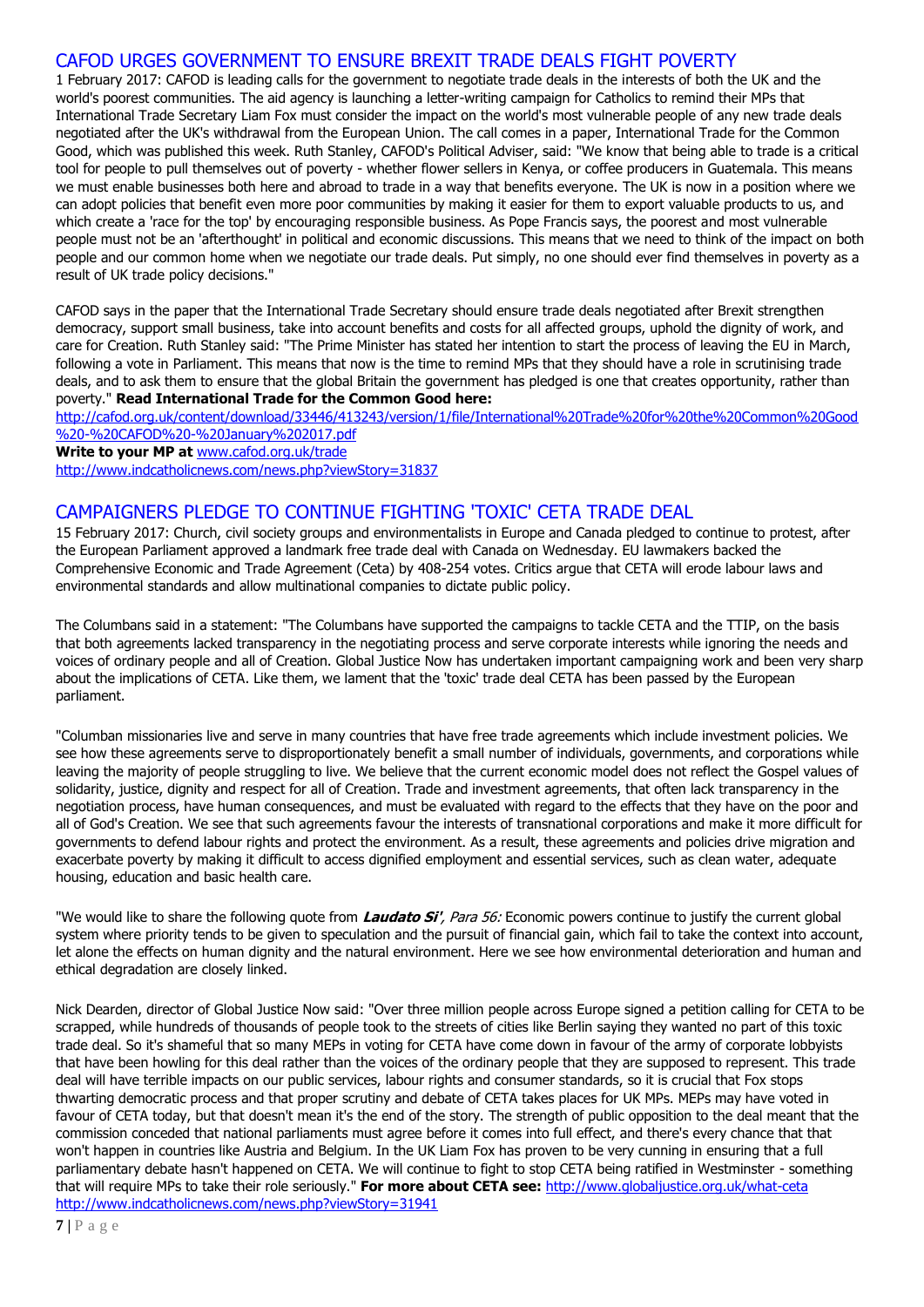# CORRUPTION IS A PROBLEM IN UK'S OWN BACK YARD, WARNS CHRISTIAN AID

25 January 2017: As new corruption data are released today, Christian Aid is asking why the UK has still not taken important actions that would make it harder for corruption to happen.

"Transparency International's latest Index is a much-needed reminder of the outrage of corruption, which sees criminals stealing billions supposed to pay for sick children's medicine, for families' clean water, for better roads and policing for all," said Tom Viita, Head of Advocacy at Christian Aid. Corruption is a sickening injustice committed by powerful people, against everyone else. But many forms of damaging corruption rely on a global system that allows money to be secretly moved around - and UK tax havens are a cornerstone of this system. The UK has the power to ensure that its Overseas Territories, such as the British Virgin Islands and the Cayman Islands, are fully transparent about the true owners of the many companies they host. Theresa May has said she wants to fight corruption but so far she seems reluctant to challenge the secrecy services provided by the UK's own tax havens to clients all over the world. The UK itself has taken important steps towards tackling global financial secrecy but the Prime Minister must ensure that the places we govern are not helping to facilitate corruption by continuing to sell secrecy. The buck stops with her."

#### **Source: Christian Aid**

http://www.indcatholicnews.com/news.php?viewStory=31794

### ERADICATING POVERTY REQUIRES FAR MORE THAN AID

1 February 2017:Commenting on the Department for International Development's new strategy for economic development, Christian Aid welcomed its focus on beyond-aid issues such as tax and transparency and its attention to the whole economy, and called on the rest of the government to work together to support genuinely sustainable development.

"Economic development is vital for ending poverty but outdated economic models have driven the world to greater inequality and risky climate change and left many people behind," said Toby Quantrill, the charity's Head of Economic Development. "The UK has an opportunity to support genuinely sustainable, transformational economic development and this strategy proposes some strong steps towards it. For success, we must play a role in the global economy as a trusted partner, with global agreements such as the Paris climate deal and the Sustainable Development Goals guiding our relationship with poor countries."

Mr Quantrill added: "We welcome this first 'economic development strategy' and share DFID's belief that the key to development is supporting poor countries to mobilize their own resources. We also welcome DFID's focus on decent work and especially on engaging with the informal sector and tackling barriers to women and girls' participation in the economy. DFID has outlined its plan to support poor countries' economic development and it is absolutely right to look far beyond aid. But unless every government department gets behind it - perhaps especially the Treasury and Department of Business - these ambitions won't be realised. Unless the entire British government does all in its power to stop multinationals and corrupt elites siphoning billions out of those countries using tax havens, we are unlikely to see much change. To really boost poor nations' economic development, the UK should take a leading role in plugging the leaky bucket of the International tax system."

Mr Quantrill argued that DFID is right to say economic growth can greatly help to eradicate poverty. But growth doesn't automatically reach the poorest people - especially women and children, he warned."For that to happen, you need fair and effective tax systems, which reduce inequality and enable developing countries to raise funds for essential services like health and education and to reduce their dependence on aid," he said.

The UK and its Overseas Territories are cornerstones of the international system that allows corrupt elites and multinationals to avoid paying the taxes they owe to developing countries. If the government wants the City of London to be the leading hub of development finance, then it should address the secretive practices in the UK's back yard. In other comments on the new strategy, Mr Quantrill said its failure to even mention economic inequality was a 'glaring omission'. The document is also short on concrete detail about what DFID plans to do differently and how will progress be measured, he added. **Source: Christian Aid**

http://www.indcatholicnews.com/news.php?viewStory=31839

### CAMPAIGN TO CUT FOOD WASTE

Every year, 88 million tonnes of food is wasted across EU countries. For people and planet, this has to stop. To date 60,000 people have signed a petition calling on the EU to halve food waste. At a vote in the Environment Committee of European Parliament on 24 January, MEPs agreed to support EU wide targets to reduce food waste by 50% by 2030. However, we've not won yet. Before the vote, the proposal was watered down so the target isn't legally binding, which means that countries could easily shrink from their responsibilities. It also ignores some food waste from farms. But we still have a chance to change this. Between 13-16 March, European Parliament as a whole will vote on these targets. We need them to not only vote in favour of the targets already supported by the Environment Committee, but also push for these to be written into law, and include all forms of food waste. The more noise we can make, the more likely it is this will happen.

**Click here** to call on key MEPs to vote to halve EU food waste from farm-to-fork - and make this legally binding: [https://www.globalcitizen.org/en/action/set/call-on-meps-to-halve-food-](https://www.globalcitizen.org/en/action/set/call-on-meps-to-halve-food-waste/?utm_source=iterable&utm_campaign=UK_1_Feb_2017_foodandhunger_eufoodwaste_reportback_thisisrubbish_email_actives_signedpetition&utm_medium=email)

[waste/?utm\\_source=iterable&utm\\_campaign=UK\\_1\\_Feb\\_2017\\_foodandhunger\\_eufoodwaste\\_reportback\\_thisisrubbish\\_email\\_activ](https://www.globalcitizen.org/en/action/set/call-on-meps-to-halve-food-waste/?utm_source=iterable&utm_campaign=UK_1_Feb_2017_foodandhunger_eufoodwaste_reportback_thisisrubbish_email_actives_signedpetition&utm_medium=email) [es\\_signedpetition&utm\\_medium=email](https://www.globalcitizen.org/en/action/set/call-on-meps-to-halve-food-waste/?utm_source=iterable&utm_campaign=UK_1_Feb_2017_foodandhunger_eufoodwaste_reportback_thisisrubbish_email_actives_signedpetition&utm_medium=email)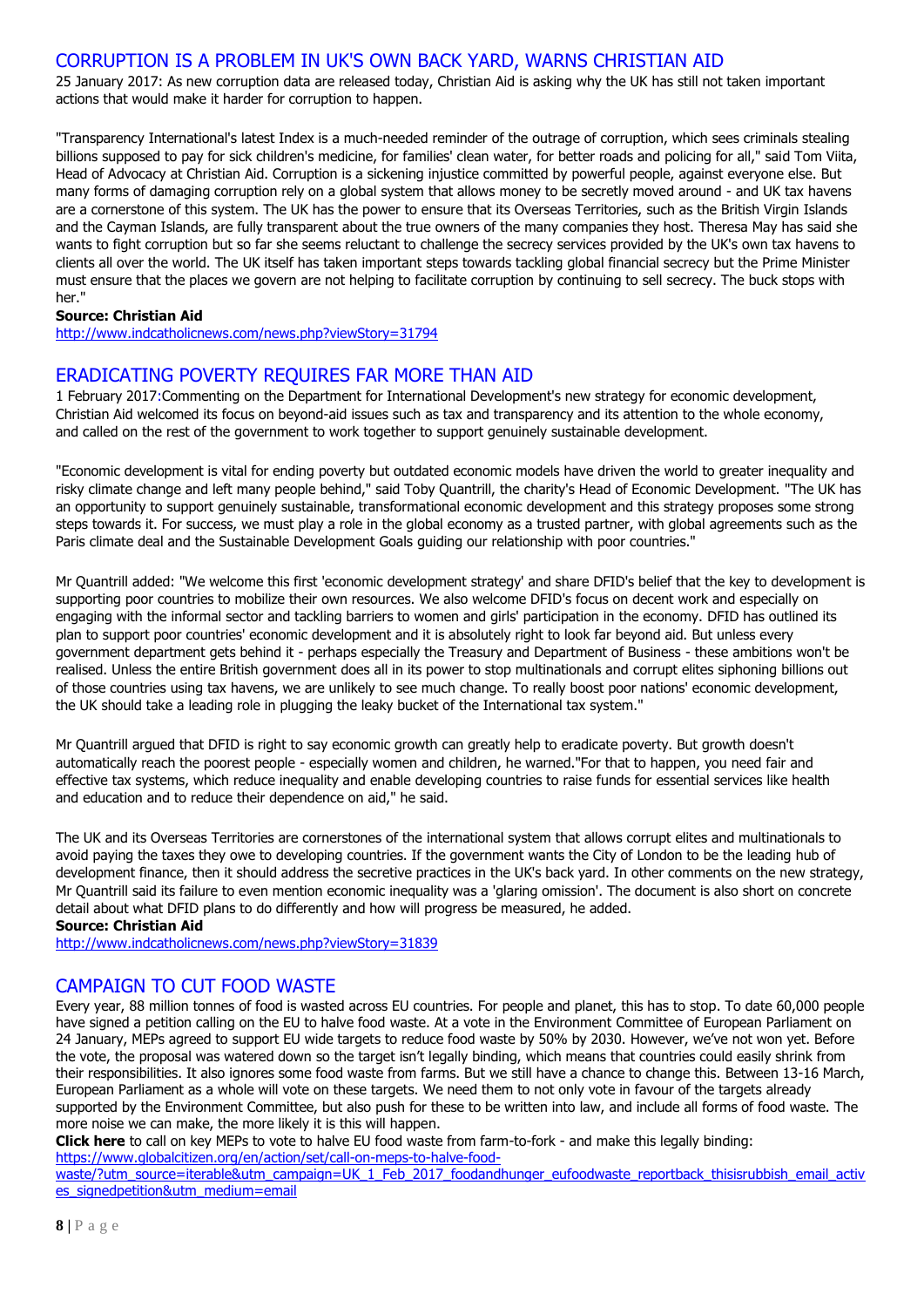# CHRISTIAN AID WELCOMES PM MAY'S STANCE AGAINST ISRAEL'S ILLEGAL SETTLEMENTS

6 February 2017: Christian Aid has welcomed Theresa May's willingness to discuss spiralling settlement activity with Benjamin Netanyahu, and highlight its role in undermining the faltering Israeli-Palestinian peace process. Mr Netanyahu is meeting the Prime Minister in Downing Street today (Monday) for talks that will include trade and the peace process.

The UK government has condemned the "growing trend" for further settlement units in the West Bank and supports UN resolutions declaring Israeli settlements "illegal". William Bell, Christian Aid's Advocacy Officer for the Middle East said: "Growth in illegal settlements is at record levels so these talks are timely and of utmost importance. In the last two weeks, Israel has announced plans to build over 6,000 settler homes across the occupied West Bank and 2016 saw a record number of demolitions of Palestinian property. If the current trend continues, with its increasingly coercive environment against the Palestinian population, then the two-state solution will become nothing more than a political slogan rather than reality. Our experience, as an agency working closely with both Palestinians and Israelis, suggests that point is worryingly close. Together with the imminent Regularization Bill this is effectively annexing Palestinian land to Israel, Mrs May must strongly oppose such moves which will further hinder the peace. Settlements are only one aspect of this conflict, but they are indicative of an increasingly tense situation on the ground. If this goes unchallenged, it will continue to obstruct any hope of a peace process. Theresa May must seize this opportunity to press Prime Minister Netanyahu to heed international concern over increased settlement activity, to ensure accountability in working towards a just peace for both Israelis and Palestinians." http://www.indcatholicnews.com/news.php?viewStory=31872

## PAX CHRISTI CALLS EU TO SUSPEND ECONOMIC RELATIONS UNTIL ISRAEL RESPECTS INTERNATIONAL LAW + PETITION

16 February 2017: In the wake of Israel's approval of the settlement expansion bill which legalises 4000 homes in illegal settlements, the EU Foreign Affairs Council stated that these settlements are contrary to international law and an obstacle to a negotiated peace agreement between Israel and Palestine. Furthermore the proposed meeting of the EU-Israel Association Council has been postponed. Pax Christi International calls upon the EU to take a much stronger stance towards the Israeli government in condemning policies incompatible with the human rights clause of the EU-Israel Association Agreement. The EU should consider suspending economic relations until Israel respects International law.

**Read the full letter to Mrs Federica Mogherini, EU Representative for Foreign Affairs and Security Policy here:** http://www.paxchristi.net/sites/default/files/170207\_letter\_eu\_high\_representative\_-\_pdf\_version.pdf **Sign the petition here:** https://www.change.org/p/federica-mogherini-eu-should-suspend-economic-relations-until-israelrespects-international-law?source\_location=minibar

# 'NO FAITH IN TRIDENT' PROTESTERS FOUND GUILTY

January 28, 2017: Five members of Christian activist group **Put Down The Sword**: Nina Carter-Brown, Nick Cooper, Angela Ditchfield, Joanna Frew and Alison Parker, were found guilty by District Judge Khan at Reading Magistrates Court on Friday. The MoD said work on that day had been disrupted due to the blockade by the protesters. Earlier in the week Prime Minister Theresa May spoke about having "faith in Trident" in spite of safety concerns, after it was revealed that an unarmed Trident missile had been accidentally fired in the wrong direction during tests last June. The defendants on Friday were tried for their actions at a "No Faith in Trident" day in June 2016 with Trident Ploughshares.

Expert witness Father Peter Hunter gave evidence that neither the use or threat of nuclear weapons can be considered compatible with Christian faith. During their three day trial, the defendants presented evidence of the importance within Christian Faith of action for peace and justice. The defence asked the judge to consider their Rights under articles 9, 10 and 11 of the ECHR freedom of religion, expression and assembly respectively. Even the prosecuting barrister, Tom Bushnell had conceded that "the court is bound to take into consideration the rights of the defendants, including the right to religious expression under ECHR and under common law."

However DJ Khan said he had considered this, and noted the "compelling evidence" from Father Peter Hunter, but that he did not agree "that the actions of the defendants were a manifestation of a religious belief" and in any case that "these rights have to yield to the primary right of passing and re-passing the highway." There was also much debate over whether defendants were actually obstructing a public highway, or only the private entrance to the base they agreed they wanted to disrupt. DJ Khan found all of the Defendants guilty of wilful obstruction of the highway. He sentenced them each to a conditional discharge of six months, with costs of £100 and surcharge of £20 (£120 total). In his sentencing remarks, he said that he admired them and what they had done but found they had crossed the line of culpability.

This is the first time any of the defendants have received a criminal conviction, however they remain determined that this will not hinder them from future actions. "We don't resist militarism for validation from the powers and principalities, rather to challenge the systems that hold them in place." explained one of the group. A joint statement from the defendants stated: "We stand by what we said in court: Trident is an illegal and immoral waste of money, a crime against humanity and God. The prosecution said we could just have joined in a prayer vigil to the side of the road, instead of lying in it; we said our consciences wouldn't allow that. We believe prayer is important but sometimes our faith compels us to put our whole bodies in the way of injustice and violence. The Bible says religious acts are meaningless unless we also stand up for the poor and needy; we are called to bring a just peace with hope for all. We will continue to seek peace, and to take the consequences of doing so. It's a small price to pay for the chance to challenge an evil like nuclear weapons."

http://www.indcatholicnews.com/news.php?viewStory=31814#.WI0lNNVGdCY.facebook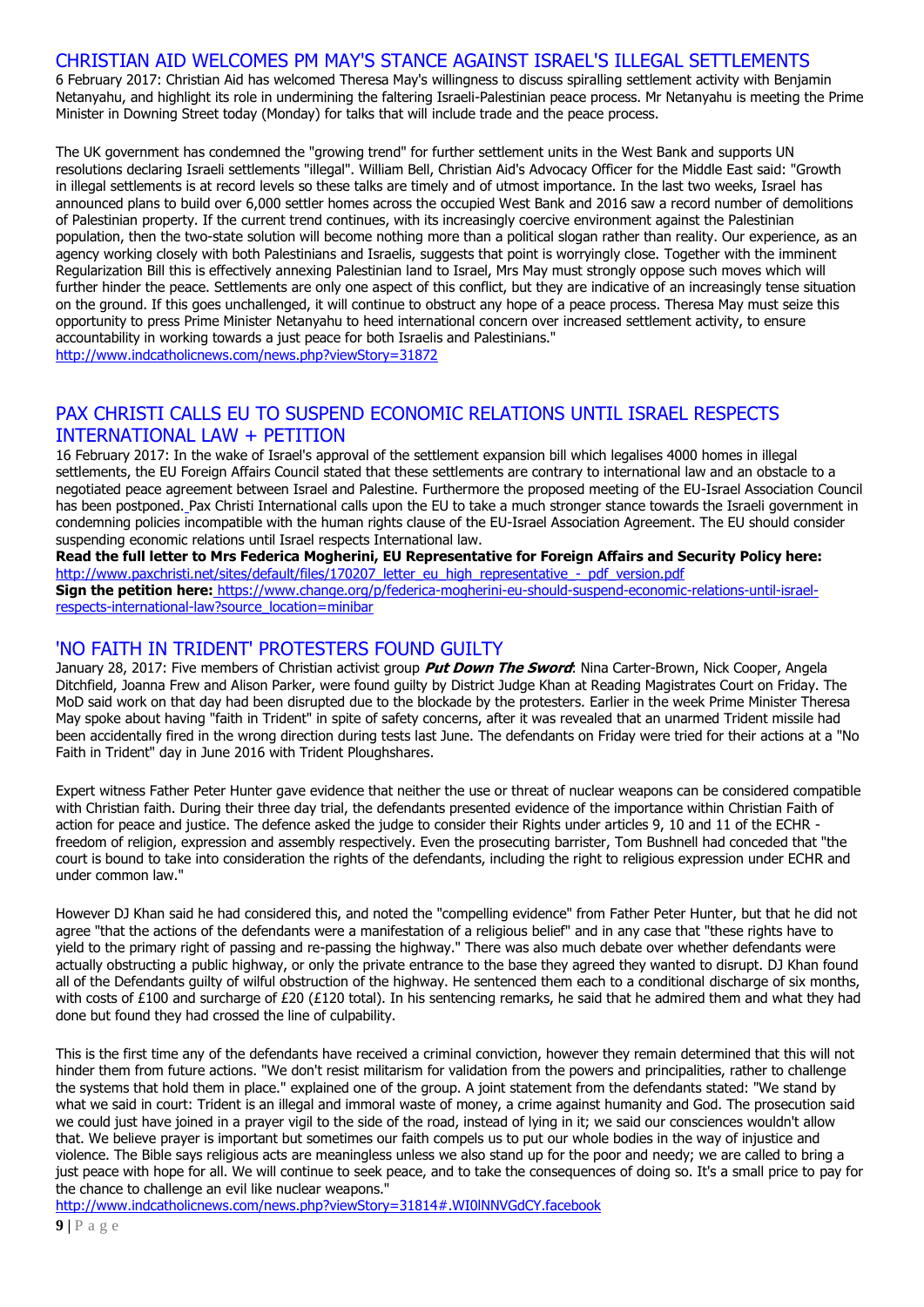### CSAN WELCOMES LAUNCH OF JO COX COMMISSION ON LONELINESS

1 February 2017: Yesterday saw the launch of the cross-party Jo Cox Commission on Loneliness, which will look for practical solutions to reduce the effects of loneliness on families and individuals. The Labour MP for Batley and Spen had taken the first steps towards setting up a Loneliness Commission before her death last June.

Phil McCarthy, CEO of Caritas Social Action network (CSAN) said: "This is a positive step towards reaching out to those who put themselves in the fifth of the British population who are 'always or often lonely.' We welcome the Commission's aim to promote community cohesion and raise awareness of the impact of loneliness on people from all walks of life by encouraging people to do simple things like visit an old friend or strike up a conversation with their neighbour. We can all play a role; noticing and including in our parish lives those who might feel isolated in our churches."

A study commissioned by the British Red Cross in partnership with Co-op, found that over nine million people in the UK privately admit they are "always or often lonely."

[http://www.redcross.org.uk/%7E/media/BritishRedCross/Documents/What%20we%20do/UK%20services/Co\\_Op\\_Trapped\\_in\\_a\\_b](http://www.redcross.org.uk/~/media/BritishRedCross/Documents/What%20we%20do/UK%20services/Co_Op_Trapped_in_a_bubble_report_AW.pdf) [ubble\\_report\\_AW.pdf](http://www.redcross.org.uk/~/media/BritishRedCross/Documents/What%20we%20do/UK%20services/Co_Op_Trapped_in_a_bubble_report_AW.pdf) 

**Caritas Social Action Network** (CSAN) is the social action arm of the Catholic Church in England and Wales. CSAN is a network of 42 charities that work across the field of social action including families and children, prisoners, elderly people and homeless people. **More information can be found at:** www.csan.org.uk http://www.indcatholicnews.com/news.php?viewStory=31836

# SOPHIE LANCASTER FOUNDATION RECEIVES £50,000 IN HATE CRIME CRACKDOWN

26 January 2017: Rossendale Valley charity the Sophie Lancaster Foundation has been awarded £50,000 funding to support and develop their work challenging prejudices that lead to hate crime. The money from the Department for Communities is part of a £375,000 package of funding to encourage the reporting and prevention of hate crime, ahead of Holocaust Memorial Day. The funding also comes in the 10th anniversary year of Haslingden student Sophie's death, following a horrific attack by a gang on her and her partner Robert Maltby in Stubbylee Park, Bacup in 2007.

The Foundation, headed by Sophie's mum Sylvia, campaigns for creating respect for and understanding of subcultures in our communities. In a statement they said: "The Department of Communities and Local Government recognises the work we have been doing in schools, colleges and with young offenders and for the first time are funding the foundation to enable them to further their reach."

Sylvia, whose work with the charity creating Sophie's legacy, received an OBE for "Community Cohesion and Reduction of Hate Crime" in 2014, has been a member of the Cross Party Hate Crime Independent Advisory Group since 2010.

She said: "For this funding to be granted in Sophie's 10th anniversary year is validation of our work in my daughter's memory. Sophie was murdered in a hate-motivated attack and I have spent my time since the day she died trying to ensure no one else suffers because they are expressing their individuality." <http://www.rossendalefreepress.co.uk/news/sophie-lancaster-foundation-receives-50000-12510910>

**●** The following is taken from an article published in August 2015 in the regular weekly NJPN column in **The Universe**:

Perhaps, like me, you are unfamiliar with the names Sophie and Sylvia Lancaster Anne O'Connor writes. Sylvia was guest speaker at an open meeting on 20 August in Manchester's John Rylands Library. In August 2007, her 20 year-old daughter Sophie and boyfriend, both Goths, were assaulted by a gang of teenagers in a Lancashire park. They were kicked, stamped on and left unconscious for nothing more than looking different. Sophie later died from her injuries. Sylvia has set up an educational charity inspired by the initials of Sophie's name to: **'Stamp Out Prejudice, Hatred and Intolerance Everywhere.'** Working in conjunction with politicians and the police, it promotes respect for and understanding of subcultures in our communities.www.sophielancasterfoundation.com

Sophie's story has touched many: responses include a music festival; songs dedicated to her memory; an award for experimental film-making; a novel; and two plays broadcast on Radio 4 - **Porcelain: the Trial for the Killing of Sophie Lancaster** by Ian Kershaw and **Black Roses**, by Simon Armitage which subsequently transferred to the stage with acclaimed performances in Manchester and London's South Bank. The title **Black Roses** refers to Sophie's gothic tastes and the violet bruises on her face following the attack. The play unfolds using Sylvia's words and poems written by Armitage in Sophie's voice. Alan Gibbons, author of Hate, a work of fiction inspired by the attack, says: "That someone could be murdered purely for expressing their personality is so upsetting, harsh and bleak ... We have to celebrate difference."

### ROMERO CENTENARY EVENTS

2017 marks the 100th anniversary of the birth of Blessed Oscar Romero. In El Salvador it has been declared the Year of Romero. A series of events, including services and lectures, are planned across England, Wales and Scotland. Find out more at <http://www.romerotrust.org.uk/news/romero-centenary-events>

**10 |** P a g e ● **Blessed Oscar Romero – Modern Martyr** a new play by RISE Theatre looking at the life and legacy of a man who chose to challenge those in power and stand up for social justice will be performed at All Saint's Church, Ashton-on-Mersey, M33 5WL on Friday 24 March at 7pm. All welcome. Refreshments Served. Donations - £5 or more on the door.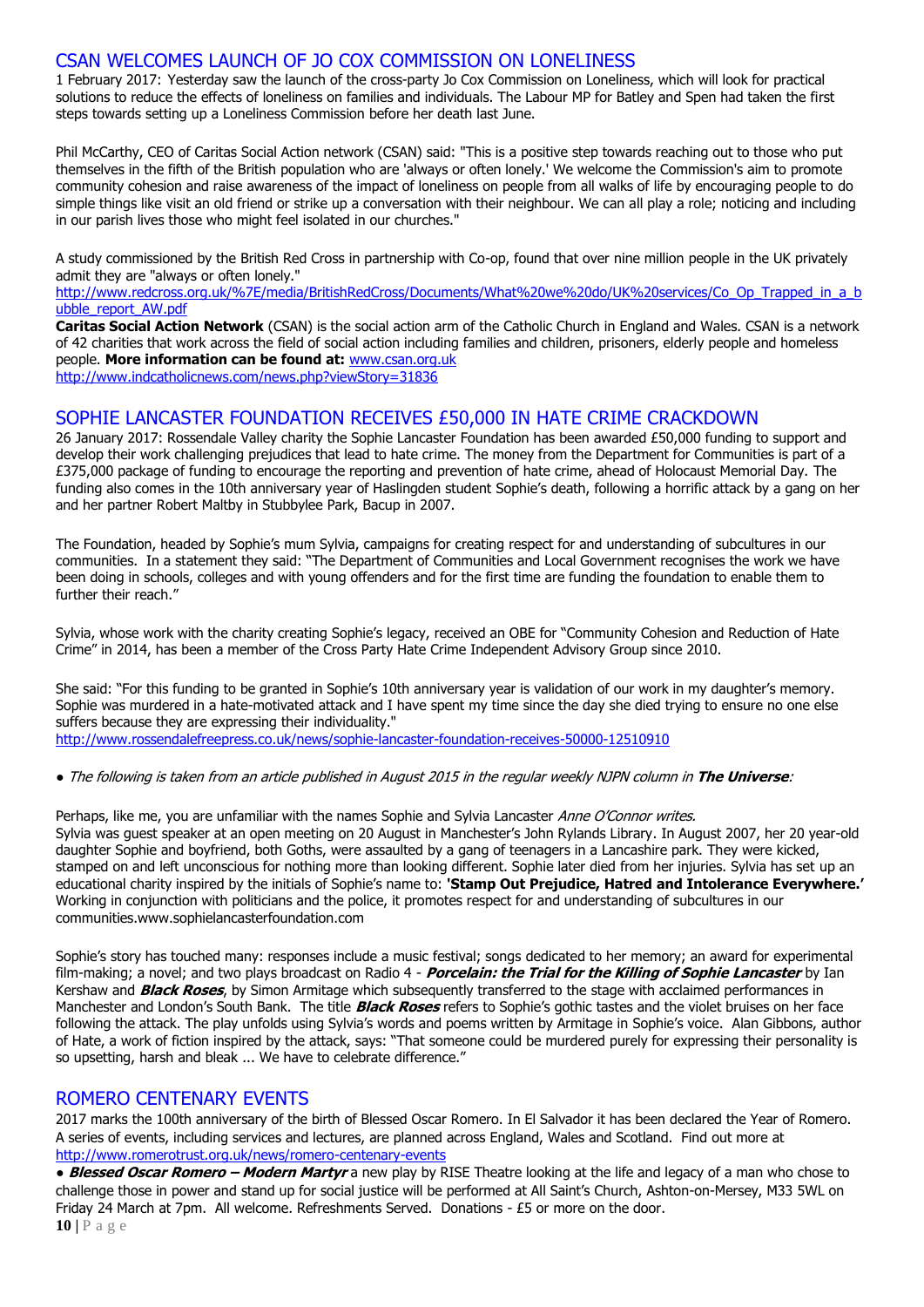#### CREATION NEWS

Thanks to Ellen Teague for this comprehensive round-up:

**The NJPN Environment Group's latest minutes** report that interest is building on the **Season of Creation**, due to the support of Pope Francis and the excellent work of the Global Catholic Climate Coalition. The global picture is available at: http://seasonofcreation.com/ and see CTBI https://ctbi.org.uk/creation-time-2016/

**The NJPN Conference** 21-23 July 2017 in Derbyshire will be on **Laudato Si'** and the economic issues it has raised, as well as the environmental. Columban Fr Peter Hughes, the general secretary of the Latin American bishops' conference – CELAM - is a keynote speaker and Sean McDonagh will be involved. Other speakers include Ruth Valerio and Kathy Galloway. Conference title: **Sabbath for the Earth and the Poor, The Challenge of Pope Francis .** Booking forms: http://www.justiceandpeace.org.uk/conference/

**Live Simply Award Update:** 24 parishes have now achieved the award. **Report of latest parish award in Walthamstow at:** <http://www.indcatholicnews.com/news.php?viewStory=31913> 10 schools are signed up to work for the award. **Find out more at:** http://cafod.org.uk/Campaign/How-tocampaign/Livesimply-award

**CAFOD Campaigning:** There will be an emphasis on Energy in April with a new Energy Action targeted at the World Bank, as part of CAFOD's climate campaign. **See:** http://cafod.org.uk/Campaign/Latest-campaigns The group was delighted to hear that 18 dioceses are now on a renewable energy tariff. A new **Laudato Si'** guide will be out June/July, and CAFOD is currently looking for parish groups to trial the material. From 1-9 July 2017, CAFOD has organised a week of action – arranging or attending a local event with your MP to help build a fairer, cleaner world. http://cafod.org.uk/Campaign/One-Climate-One-World/Week-of-Action A Trade Justice action is also being planned – trade deals must support the poorest.

**Other Campaigns** Global Catholic Climate Movement at https://catholicclimatemovement.global/ including a petition urging President Donald Trump to "Accept Climate Science, Protect our Planet".

**Operation Noah** has launched a new campaign that will reach across political and denominational borders to show that climate change is something every Christian must respond to. http://operationnoah.org/news-events/why-now-is-the-time-for-thewholechurch-to-speak-out-for-creation/

**Green Christians campaigns**: **Joy in Enough** – another conference planned for Autumn 2017. Green Christian is continuing to progress the proposals from their **Xistence** project . See the website for more information: http://www.greenchristian.org.uk/

#### **Resources/Links**

**On Care for Our Common Home Laudato Si': The Encyclical of Pope Francis on the Environment with Commentary by Sean McDonagh.** The eco-theologian and Columban offers a commentary on the Encyclical, the full text of which appears in this volume. Orbis books ISBN-10: 1626981736

**Option for the Poor and for the Earth: From Leo Xlll to Pope Francis** by Donal Dorr. This classic on Catholic Social Teaching, with an emphasis on the option for the poor and economic inequality, has been expanded to include Catholic teaching on care for the environment. Orbis Books ISBN -9781626981621

**Green Christian Resources Page:** http://www.greenchristian.org.uk/resources

**Laudato Si' Resources and Links for Parishes and Schools:** http://www.columbans.co.uk/news/laudato-si-resources-andlinks-for-parishes-andschools/

**CTS Pamphlet 'Catholics and our Common Home'**, by Sr Margaret Atkins. http://www.ctsbooks.org/catholics-and-ourcommon-home/

**Fracking links:** The Church of Scotland has confirmed that it will not be following the same theological approach to shale gas and fracking in the UK as the Church of England. http://www.scottishenergynews.com/unlike-church-of-england-kirk-of-scotland-sitson-thefracking-fence-over-scottish-shale-gas/

**Operation Noah** told Premier News Hour that they were very disappointed at what they described as the CofE's decision "to back fracking". The Revd Alex Mabbs said that it was unlikely to lead to a low carbon economy, especially when there is existing technology which should attract more investment. https://www.premier.org.uk/News/UK/Church-of-England-gives-cautioussupport-tofracking

**The Joint Public Issues Team** has produced a briefing for their churches to help facilitate conversations and thinking about fracking. It argues that a policy that seeks to incentivise investment in fracking could divert attention from the need to accelerate investment in clean affordable alternatives to fossil fuels. http://www.jointpublicissues.org.uk/frackingbriefing/

**Quakers** have called for a ban on fracking: http://www.indcatholicnews.com/news.php?viewStory=31914

**Read more** about climate change, theology, ethics, spirituality and advocacy on the website of **ECEN, the European Christian Environmental Network:** http://www.ecen.org/content/climate-change-and-climate-justice-ecumenical-ethicalapproach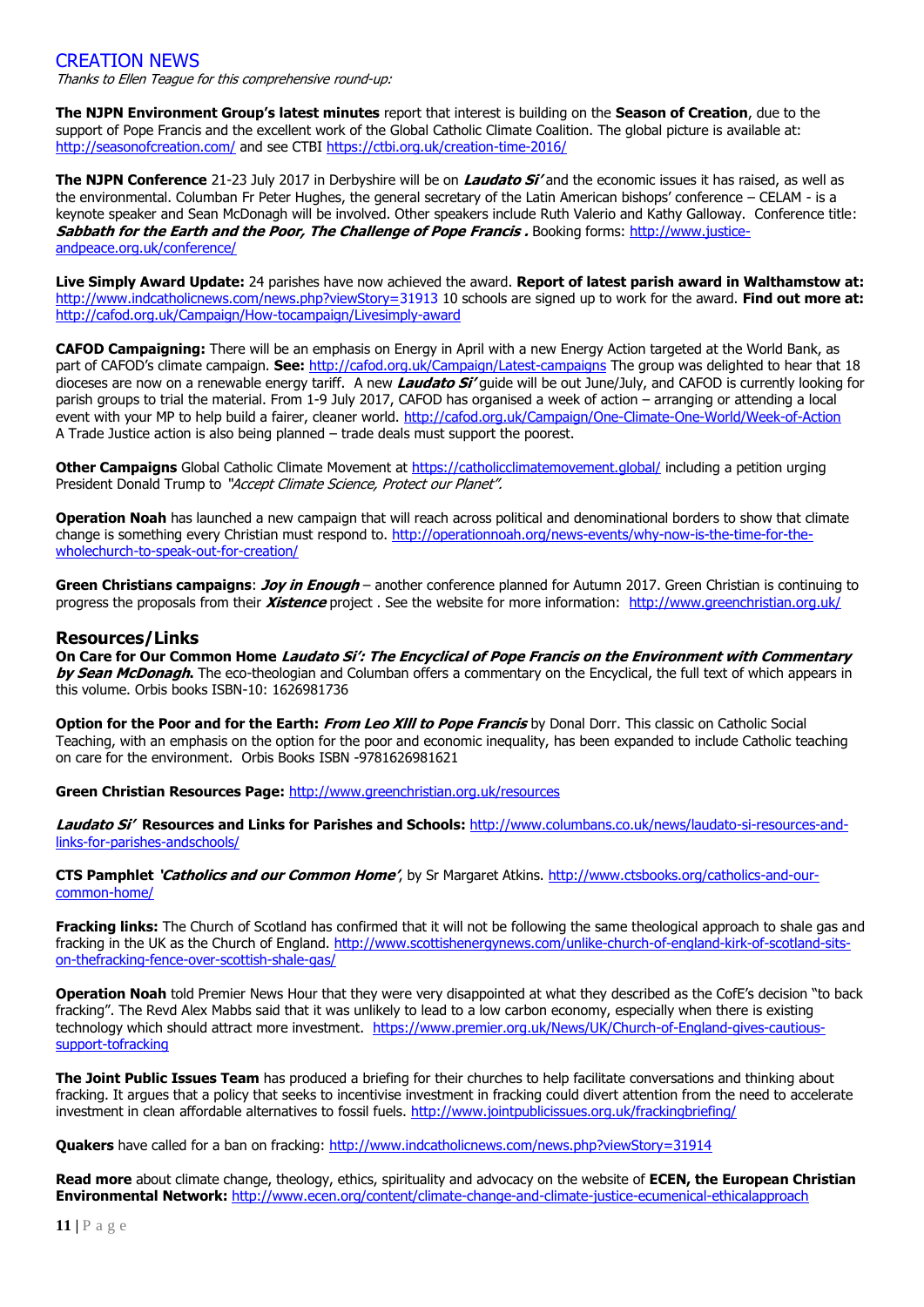**Catholic Bishops' website Environmental section:** http://www.cbcew.org.uk/environment.html

**The Forum on Religion and Ecology at Yale**: http://fore.research.yale.edu/ Sign up for their excellent monthly newsletters.

**Mining links: Catholic Church leaders and organisations** in Africa, Europe and the United States say it would be disastrous if US President Donald Trump issued an executive order telling companies they no longer had to disclose whether their firms use 'conflict minerals' from Congo. [http://www.thecatholicuniverse.com/church-leaders-hope-trump-not-repeal-conflictminerals](http://www.thecatholicuniverse.com/church-leaders-hope-trump-not-repeal-conflictminerals-provisions-12370)[provisions-12370](http://www.thecatholicuniverse.com/church-leaders-hope-trump-not-repeal-conflictminerals-provisions-12370)

**Pope Francis** has said that development projects involving indigenous communities must be planned in consultation with them and must respect their traditional relationship to the land. Having the "prior and informed consent" of native communities is essential for "peaceful cooperation between governing authorities and indigenous peoples, overcoming confrontation and conflict" https://www.theguardian.com/environment/andes-to-the-amazon/2017/feb/20/popeindigenous-people-final-say-land

#### **London Mining Network newsletter:**

http://londonminingnetwork.us3.listmanage.com/subscribe?u=c24fb513fdd6c17178d7b384c&id=0445293c07

**Water links: The World Council of Churches Ecumenical Water Network (EWN**) is inviting churches to use the season of Lent to reflect on water. It says that while water has a strong spiritual significance in the Christian tradition as a gift of God, this scarce resource is threatened and denied to millions around the world. http://www.oikoumene.org/en/press-centre/events/sevenweeks-for-water

**Anglican cathedrals and churches** on four continents have come together to raise awareness and activism about water by launching the **JustWater** website. It's an international initiative organised by St George's Cathedral (Cape Town); St Paul's Cathedral (London); St Paul's Cathedral (Melbourne); and Trinity Church Wall Street (New York). The project aims to draw attention to the issues around water - whether these challenges are flooding, drought, rising tides or access to fresh water and sanitation. http://www.anglicannews.org/news/2017/02/anglican-churches-around-the-globe-launchjustwater.aspx

#### A LOVE SONG – ELBOW IN COLLABORATION WITH THE CLIMATE COALITION

In the run up to this year's Valentine's Day, people across the UK were invited to make, wear and share green hearts to show their love for all that might be lost to climate change. This is a love song like you've never heard before. Watch, share, [#ShowTheLove.](https://www.youtube.com/results?q=%23ShowTheLove) Together we can protect the life we love from climate change. A unique collaboration with Ridley Scott Associates, this powerful short film features a specially written poem by award winning writer Anthony Anaxagorou and is brought to life by actors Charles Dance, Miranda Richardson, David Gyasi and Jason Isaacs. Soundtrack produced by Elbow, including choral arrangement by Phil Mitchell and vocals from the LewishaM & Greenwich NHS Choir. The short film was shown in 23 Picturehouse cinemas nationwide between 10-17 February. **Watch:** <https://m.youtube.com/watch?v=zD3YxrZdyzo>

**For information on the campaign, and to read the Climate Coalition's latest report, visit** fortheloveof.org.uk **Read an interview with poet Anthony Anaxagorou:** [https://www.hackneycitizen.co.uk/2017/02/09/hackney-poet-anthony](https://www.hackneycitizen.co.uk/2017/02/09/hackney-poet-anthony-anaxogorou-penned-words-star-studded-climate-film-love-song/)[anaxogorou-penned-words-star-studded-climate-film-love-song/](https://www.hackneycitizen.co.uk/2017/02/09/hackney-poet-anthony-anaxogorou-penned-words-star-studded-climate-film-love-song/)

# CLIMATE CHANGE POEM (I've Heard Talk) by Anthony Anaxagorou

I've heard talk of a quiet violence waiting at the water's edge where children learn the earth by golden shores and gulls decorate shadows with all their height.

I've heard the mountains speak of their agony a gripping smog hurting their stone the sparrow and the wren salvage hope from the wind casting their song over the ears of morning,

I've seen the mountaineer conquer the obstinacy of rock with the smallest of hands, breath leaving his mouth like an eruption of ampersands.

I've heard the forest's thin call as it's left to shudder under its heavy load, I remember a time it would climb to paint the world with its green

where now will the lovers go to know each other's palms? How will kisses announce themselves to lips if the path we've walked for so long becomes lost to the noise we share?

A rambow bought and sold for its skin<br>is worn like victory by another skyscraper. I've seen how the willow holds its perennial lean while cliffs frail as deceit drop to the sea. A rainbow bought and sold for its skin

Lakes still embrace shoals of fish, while icebergs melt like snow on lips. Seasons start to run from each other while love's left to shiver on the edge of a leaf.

But there's still time to rescue the tranquillity the fragile space between parks, pitches and sea – the cosmos in all its wonderment and us, a blink in its starry eye.

I've heard of this kind of dying before slow, white and expansive. I've followed the groan and made my lungs from the trail.

We are building new rain, We are harbouring less sight

an infant tilts his head skywards and asks his mother what's beyond she takes him by the hand and says

we will shape the brilliant and new I very much like you have been saved so many times by a view yesterday the sun whispered into the moon's ear and the moon trembled, turning white with fear.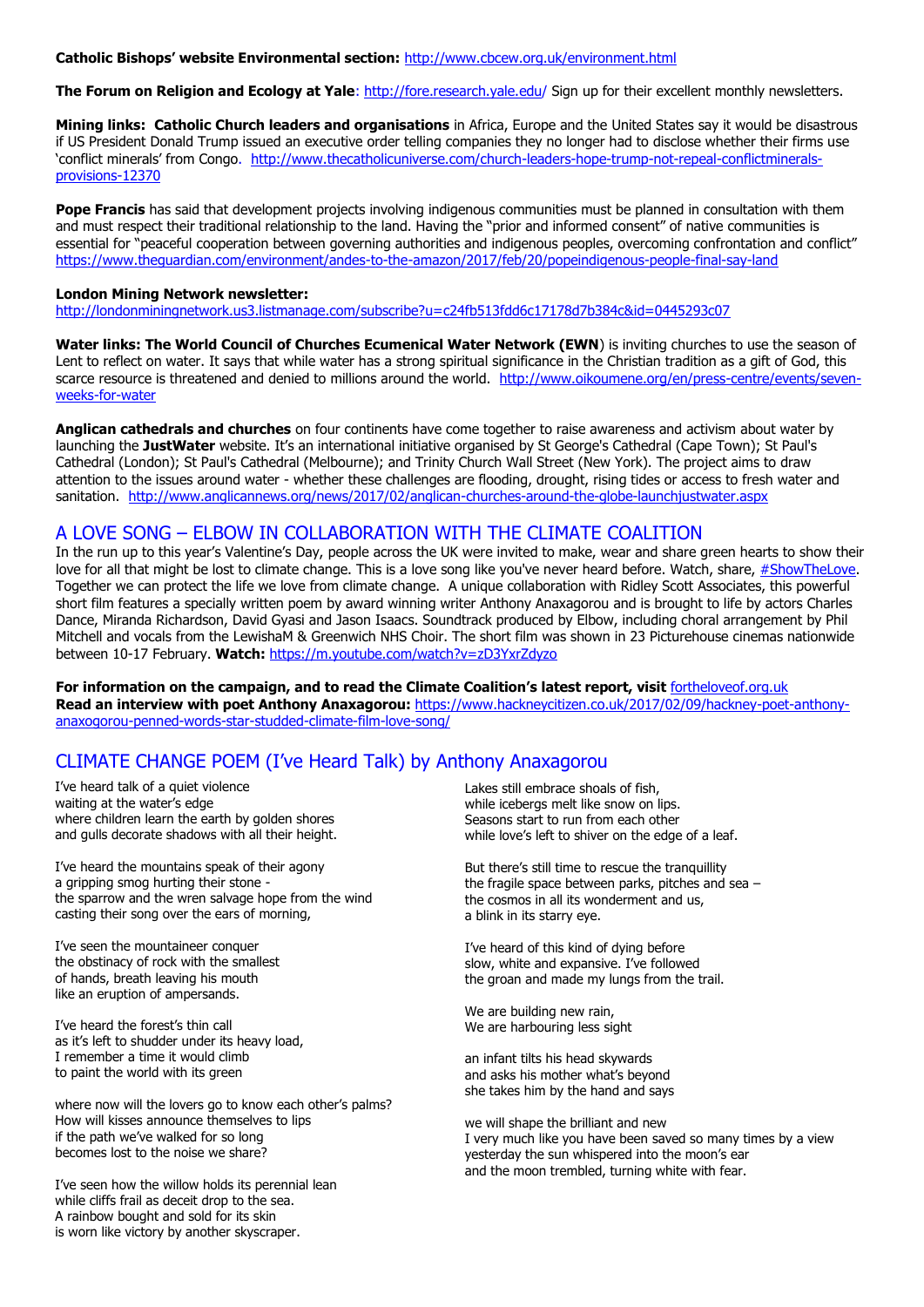# FILM: LOVING

**Jo Siedlecka writes:** Loving, the new film from acclaimed writer/director Jeff Nichols, released in the UK on 3 February, tells the true story of the interracial couple, Richard and Midred Loving, played by Joel Edgerton and Ruth Negga, from a small town in Virginia, who fell in love and got married in 1958, but then spent the next nine years struggling to live together as a family. It's hard to believe, but back in the Sixties, in parts of the United States, it was illegal for white and non-white men and women to touch - let alone marry. Couples were criminalised and risked a prison sentence if they broke the 'anti-miscegenation' law. "God put people of different colours on different continents for a reason" one judge explained.

Richard and Mildred got married legally in Washington DC, but were arrested in the middle of the night soon after they returned home, by armed policemen who tell them their marriage certificate - which Richard has nailed to the wall - does not count. While he is given bail, Mildred, who is several months pregnant, is locked up in the town jail for days, and then sent back in disgrace to live with her parents.

Richard comes to get her and they escape to live with relatives in inner city Washington. Faced with such a situation, thousands of couples simply moved away to another state where the laws were more tolerant, but after a while, the Lovings miss their families and the fresh air and peace and quiet of their home town so much, they decide to try to move back. Mildred writes to the Attorney General Robert Kennedy, and lawyers from the American Civil Liberties Union eventually take up their case.

This is a quiet, very moving film, beautifully observed, with fine performances. Joel Edgerton's Richard Loving is a plain, reserved man who works as a bricklayer on building sites. He's often shown quietly milling over the design for the house he plans to build, or coming home with his spirit level and tin lunch box. "Tell the judge I love my wife " he says simply.

Irish-Ethiopian actress Ruth Negga, gives a beautiful, dignified performance as Mildred, (who was herself part African part Native American). While Richard seems to grow quieter as the story unfolds, Mildred becomes more and more articulate in the defence of her young family. The smaller characters in the film have all been beautifully scripted and cast - especially Nick Kroll who plays the inexperienced slightly bungling young lawyer Bernie Cohen and his sardonic older colleague played by John Bass. There are no Hollywood plastic faces here.

Loving looks set to be one of the best films of the year and has already been shortlisted for a number of awards - among them Ruth Negga - nominated for an Oscar as Best Actress. The Hollywood Foreign Press Association has put forward Ruth Negga and Joel Edgerton for their roles in the film and Jeff Nichols has been shortlisted by the Writers Guild of America for Best Original Screenplay.

With the new administration in America promising a return to the great days of the past - this film could not have come at a better time as a reminder that things weren't all so wonderful back then - and to recollect and pay tribute to the struggles people went through to gain the human rights that are taken for granted now. It's also a beautiful love story.

**Note:** In 2000 Alabama was the last state to lift the ban on inter-racial marriage. 40% voted against.

#### **See a trailer:** https://www.youtube.com/watch?v=6fOMc5PoR4M)

**Visit the official website of the film here:** http://www.lovingfilm.co.uk Damaris Media have published discussion resources on Loving. **See:** http://filmblog.damaris.org/a-closer-look-at-loving/ <http://www.indcatholicnews.com/news.php?viewStory=31847>

### BOOK: THE END OF LIEUTENANT BORUVKA BY JOSEF SKVORECKY

**Maurice Billingsley writes:** We are told that we are living in a 'post-truth age'. The President of the United States has his staff put out alternative facts - or lies - when the verifiable truth is uncomfortable. Climate change is a conspiracy theory. The Muslims (en masse) are out to get us. A referendum is held, lies are told, 37% of people vote to leave the EU - but the people have spoken, although those living overseas could not vote, any more than Scots living in England were able to vote in the Scottish Independence Referendum.

1968, Czechoslovakia. The half-million strong, Russian-led Warsaw pact armies invaded to put down the Prague Spring. Eventually came the Velvet Revolution before 1968 was forgotten, bringing freedom to millions. 1968 - 1989 was an era of post-truth in Czechoslovakia following the "Entry of the Fraternal Armies Rendering Brotherly Help to the Czechs and Slovaks". Jews are Zionists who want to turn the clock back and have no regard for the historical role of the working class. It is a crime to leave the country: if you do so, your family will suffer. A professor may find himself swinging a pickaxe for revisionist crimes. Others might be executed as political criminals. A policeman almost imperceptibly sinks into the grey, sad world of a class warfare he has never really believed in. Crimes his team have solved go unpunished because they are committed by people with connections.

I had never read any of Josef Skvorecky's books till I picked up *The End of Lieutenant Boruvka* in a charity shop. I will be seeking more of them. The short stories flow gently on, leading us into ever greater collusion with evil, crises of conscience sliding past as dear ones are protected, blackmail is applied.

Is there redemption? It often looks bleak for Lieutenant Boruvka, who is often hemmed in, with little choice over what to do with the results of his investigations. Find this book and read it, and pray for perseverance in seeking out and telling the truth, and in forming and following your conscience.

http://www.indcatholicnews.com/news.php?viewStory=31846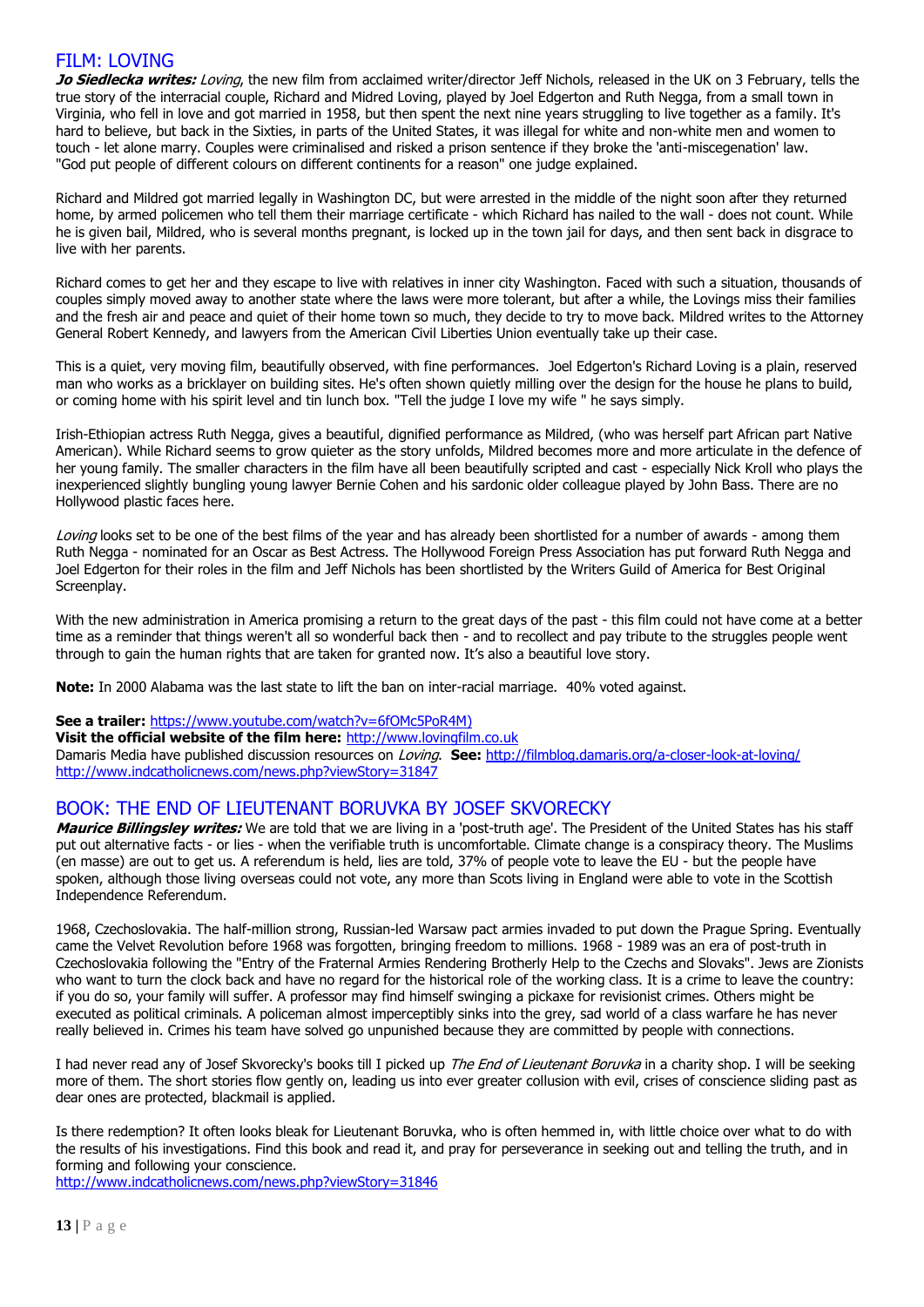### RESOURCES FOR DEMENTIA PRAYER WEEK 12-19 MARCH

The Pastoral Care Project, led by Bishop David McGough Auxiliary Bishop of Birmingham, offers prayer resources and is coordinating events around the country for Dementia Prayer Week which takes place on 12-19 March.

"Jesus invited us to pray to God as 'Our Father.' In so doing he defined God as the one who is full of tenderness and compassion. During this week we remember especially the often forgotten pain of those suffering with dementia, and those who care for them." said Bishop McGough.

Each day during Dementia Prayer Week, is linked to the Walk with Me Lent book and the following prayer 'Loving Father' is printed inside the back cover.

Loving Father, you are close to the broken hearted. Look with compassion on those whose lost memories have robbed them of home and belonging. Comfort and strengthen those who care for them. May they make their home in you. This we ask through Christ Our Lord.

Frances Molloy, Project Manager, says: "The Pastoral Care Project has been on the Dementia Prayer Week journey for eight years and we are delighted that many schools, care homes and parishes have journeyed with us. This year several schools and parishes have worked more closely with us to create new resources: School Mass Liturgy in response to clergy who linked school and parish weekday mass to raise awareness and pray. There is also a four part Lesson Plan, and a Psalm/song 'The Father's Love' sung by a Primary School.

This year we have a new prayer 'Loving Father' (see above) written by Bishop David McGough all available after 20 February. "Many parishes inform us that each year they recite the prayer each day after Holy Communion, some include a bidding prayer at weekend Mass, and a few have emailed us already with dates for Mass and Holy Hour. One religious order is holding a prayer day with talks and discussion in their care home. Should you wish to devote a specific Mass or Holy Hour, School Mass or Stations of the Cross which would link beautifully with the Psalm 'The Father's Love' or use it with a print of the painting of the same name. Should wish to get involved in some other way please let me know the date and time francesmolloy@pastoralcareproject.org.uk and we will add the information on our website, which can be comforting for visitors to the website, browsing for resources and videos and then find an invitation to attend a church in their area."

#### **For more information see:** www.pastoralcareproject.org.uk

• The Pastoral Care Project is supported by a grant from the Catholic Bishops' Conference Day for Life Fund 2016-17, along with a few parish collections and school almsgiving in 2016.

#### INVITATION TO EXPLORE BECOMING A DEMENTIA ENABLER

We were delighted with the growth of Churches Together in Cumbria's dementia-friendly churches project in its first full year of operation in 2016. The first 65 Dementia Enablers are now active in making their churches dementia-friendly. Our first Cumbria Churches Dementia Conference in November attracted 75 participants. CTiC seeks to recruit Dementia Enablers in those churches that do not yet have one. With that in mind, our Dementia Reference Group has organised a programme of Saturday morning halfday events around the county in March, to be followed by a one-day workshop in Penrith in June.

The March events will run from 9.30am to 1pm at the following venues:

- 4 March Kendal Parish Church;
- 11 March Sands Methodist Church, Appleby and Barrow St Aidans
- 18 March Carlisle Border Kirk
- 25 March Crosthwaite Parish Room, Keswick.

The programme will include a Dementia Friends session and information on the role of a Dementia Enabler. More information online or from Dementia Coordinator David Richardson: dardesk@aol.com; 07917 668235.

If you would like to come and learn more about being a Dementia Enabler, please book with Margaret Irving dfc43@btinternet.com

T: 07540 920829, specifying the name of the church and which event you plan to attend.

# FORTHCOMING EVENTS

#### **MARCH**

**3 Women's World Day of Prayer** prepared by the women of the Philippines [www.wwdp.org.uk/](http://www.wwdp.org.uk/)

**4 Lord, teach us to pray** with **Stephen Hoyland** Friends Meeting House, Lancaster, LA1 1TX 10am-4pm. Tea and coffee provided – please bring a packed lunch. Parking at the Railway Station £4/day. Facilitated by ACTA Lancaster. To book email [anne.foley@blueyonder.co.uk](mailto:anne.foley@blueyonder.co.uk) or phone 01772 555483

**4 "Celebration of Cheshire's Fairtrade Visitors since 2002"** Activity Zone, Grosvenor Park, Chester, CH1 1QG. CDEC Developing Global Learning are planning a day of displays and activities, part of the "Fairtrade Stories Project" to highlight the stories of the 7 Fairtrade Producers who have visited Chester since 2002 - people whose communities have benefitted in a variety of ways from Fairtrade initiatives. 01244 347880.

**4 Christian Aid Annual Coffee Morning** 10.30am-12.30pm, Hoole URC, Hoole Road, Hoole, Chester CH2 3NT. Homemade cakes, gifts, Traidcraft. Bacon butties available after 11.30am. £1.00 donation includes coffee and biscuits. 01244 320562. **7** Free filmshow **Age of Consequences** which sheds new light on the impact of climate change, exploring migration, conflict and global stability through the lens of US national security. Beswick 017, Chester University's Parkgate Campus. All welcome.